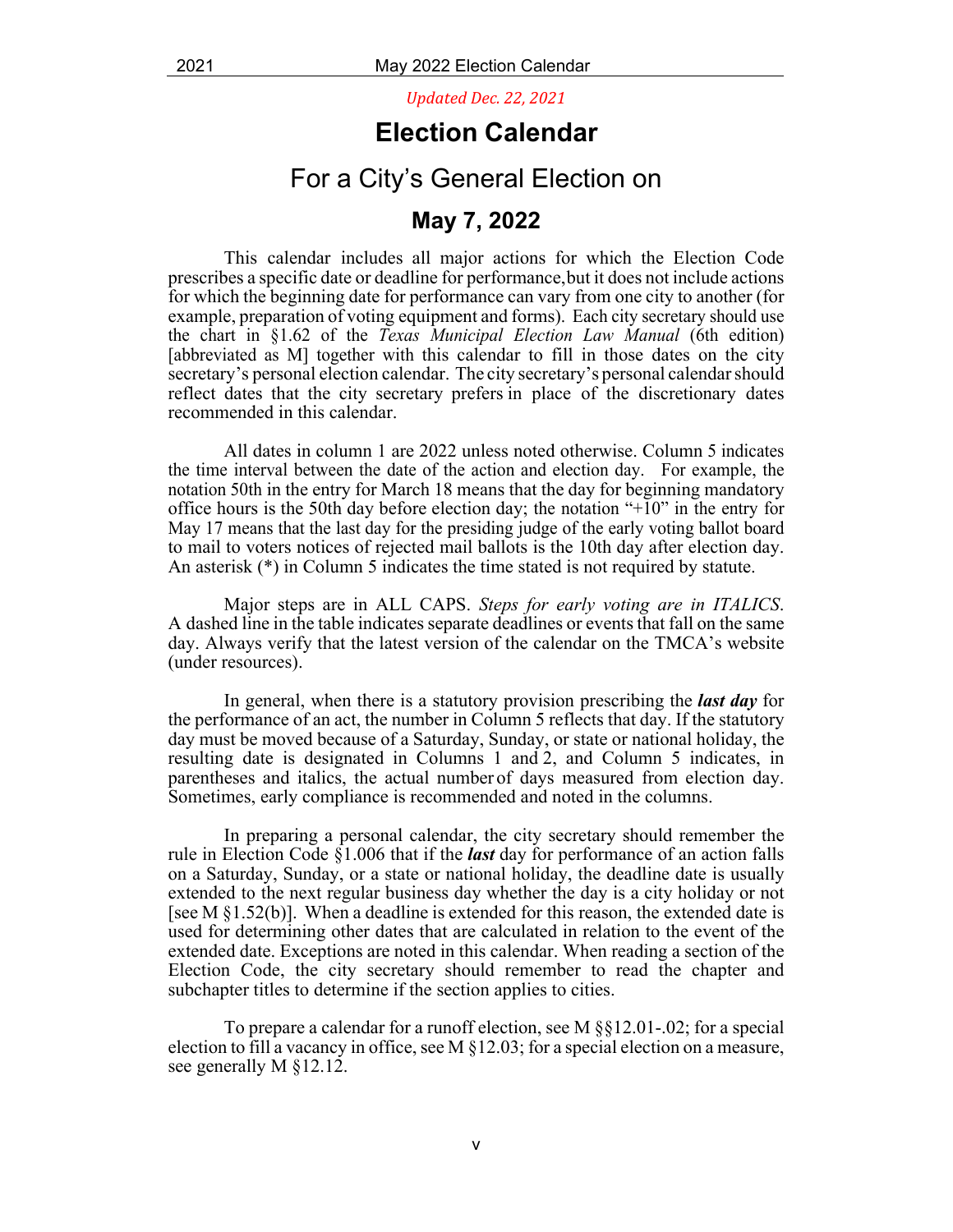| <b>Date</b>                    | <b>Action</b>                                                                                                                                                                                                                                                                                                                                                                                                                                                                                      | By or With<br><b>Whom Taken</b>                     | <b>Manual</b><br>Ref. § | Column<br>5                        |
|--------------------------------|----------------------------------------------------------------------------------------------------------------------------------------------------------------------------------------------------------------------------------------------------------------------------------------------------------------------------------------------------------------------------------------------------------------------------------------------------------------------------------------------------|-----------------------------------------------------|-------------------------|------------------------------------|
| Fri<br>May 7,<br>2021          | One-year deadline for website posting<br>regarding candidacy and other<br>information. [Endnote 1]<br>Note: New secretary of state candidate<br>forms.                                                                                                                                                                                                                                                                                                                                             | <b>City Secretary</b>                               | 2.14(d)                 | 365th                              |
| Mon<br>Dec 20,<br>2021         | LAST DAY to post on bulletin board the<br>notice of the dates of the filing period for<br>the general election (30 days before first<br>day to file application for a place on the<br>ballot).<br><b>Note:</b> Notice must contain location where<br>applications will be received and an email<br>address for filing.                                                                                                                                                                             | <b>City Secretary</b>                               | 2.14(d)                 | 138th                              |
| Sat<br>Jan 1                   | First day voters may apply for a ballot by<br>(ABBM), for an Annual ABBM, or for a<br>FederalPostcard Application (FPCA).                                                                                                                                                                                                                                                                                                                                                                          | <b>City Secretary</b>                               | 9.44(a)                 | 1 <sup>st</sup> day of<br>the year |
| Thu<br>Jan 6,<br>2022          | Obtain a supply of the following forms:<br>candidate's application for place on<br>ballot; appointment of campaign<br>treasurer (candidate and specific-purpose<br>committee); report of contributions and<br>expenditures (candidate-officeholder and<br>specific-purpose committee); application<br>for mail ballot, and a set of administrative<br>forms if ordered from a supply house.<br>(Set up schedule for ordering precinct<br>sets and other forms if they are to be<br>ordered later.) | <b>City Secretary</b>                               | 5.31<br>31.17(a)        | *121st                             |
| Thu<br>Jan 6-<br>Fri<br>Jan 28 | Review recommendation for following<br>steps listed in M §1.62 for possible<br>needed or desired action: Steps 1<br>through 5 (revising election precincts;<br>designating polling places; changing<br>method of voting if equipment is available<br>but not adopted for use or if acquisition of<br>equipment by city is desired; and<br>contracting, if any); Step 12 (establishing<br>or changing terms of election judges).                                                                    | <b>City Secretary</b><br>and<br><b>City Council</b> | 1.62                    | *121st<br>thru<br>*99th            |
| Tue<br>Jan 18                  | Last day for timely filing of semi-annual<br>report of contributions and expenditures.<br>Note: Because Jan 15 is a Sat and Mon is<br>Martin Luther King Day, the deadline is<br>extended to Tue.                                                                                                                                                                                                                                                                                                  | <b>City Secretary</b>                               | 3.12(b)<br>3.16         | Jan 15                             |
| Wed<br>Jan 19                  | <b>GENERAL ELECTION</b><br>FIRST DAY FOR FILING APPLICATION<br>for place on ballot. This is the 30th day<br>before filing deadline.                                                                                                                                                                                                                                                                                                                                                                | <b>City Secretary</b>                               | 2.14(a)                 | 108th                              |
| Wed<br>Jan 19                  | FIRST DAY FOR FILING<br>DECLARATION OF WRITE-IN<br>CANDIDACY.                                                                                                                                                                                                                                                                                                                                                                                                                                      | <b>City Secretary</b>                               | 2.19(b)                 | 108th                              |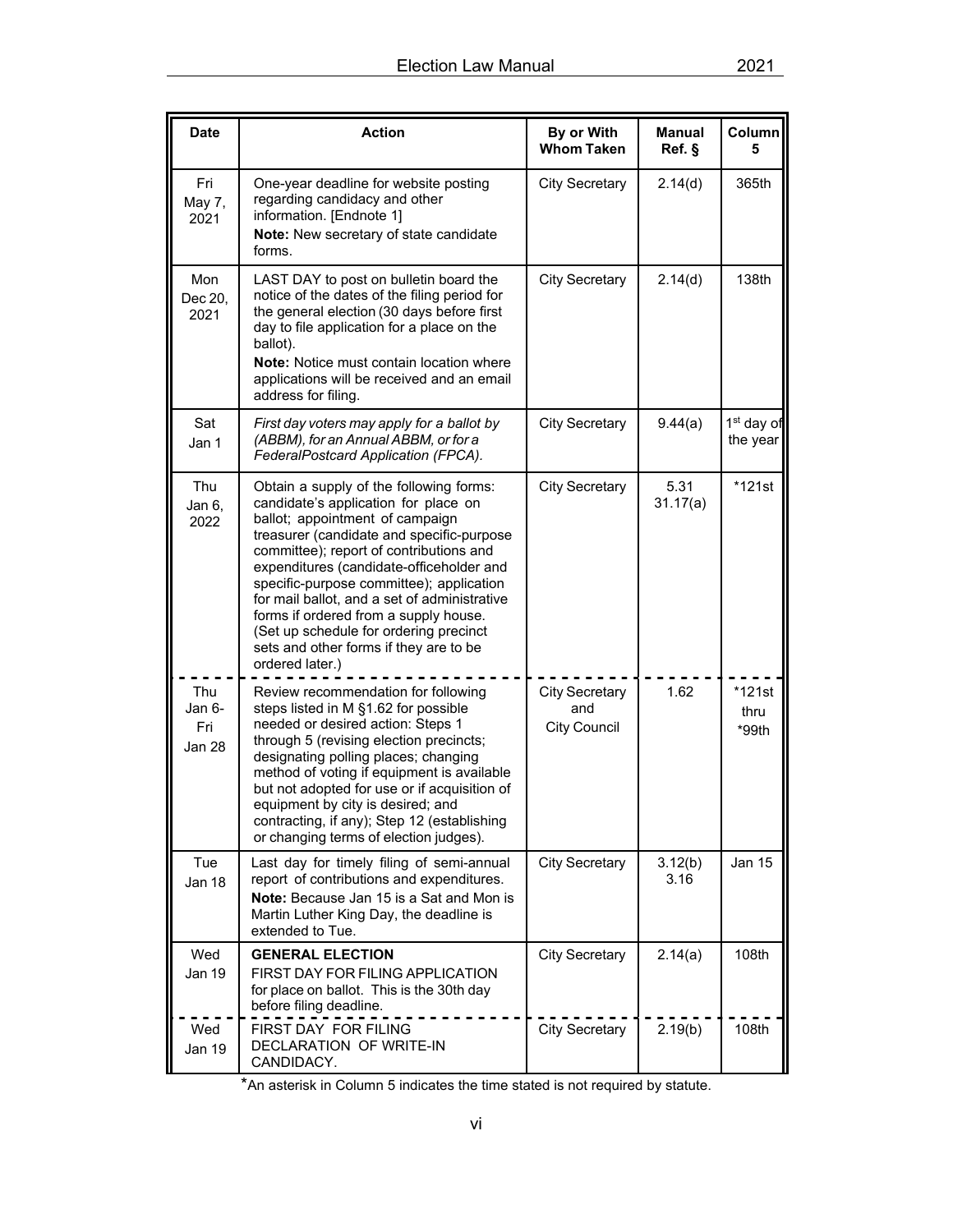| <b>Date</b>                                | <b>Action</b>                                                                                                                                                                                                                                                                                                                                 | By or With<br><b>Whom Taken</b> | <b>Manual</b><br>Ref. § | Column<br>5            |
|--------------------------------------------|-----------------------------------------------------------------------------------------------------------------------------------------------------------------------------------------------------------------------------------------------------------------------------------------------------------------------------------------------|---------------------------------|-------------------------|------------------------|
| Mon<br>Jan 24-<br>Fri<br>Feb <sub>18</sub> | Recommended period and statutory<br>deadline for ORDERING ELECTION.<br><b>Note:</b> Sometimes the phrase "calling"<br>election is used.                                                                                                                                                                                                       | Mayor<br>[endnote 3]            | 6.03                    | *103rd<br>thru<br>78th |
| Mon<br>Feb <sub>7</sub>                    | LAST DAY for small city in small county to<br>provide secretary of state notice of intent<br>to use exception to accessibility<br>requirements or show undue burden, if<br>required. 90th day is on Sun. This action<br>is extended to Mon.                                                                                                   | <b>City Secretary</b>           | 5.25(c)                 | 90th<br>(89th)         |
| Tue<br>Feb <sub>15</sub>                   | If the candidate dies on or before Feb 15<br>(day before the 2nd day before filing<br>deadline, in other words, the 3rd day<br>before the filing deadline), the City<br>Secretary MUST remove candidate's<br>name from ballot.<br><b>Note:</b> If a candidate dies after this date<br>but on or before the filing deadline, see<br>endnote 4. | <b>City Secretary</b>           | 6.23(c)                 | 81st                   |
| Fri                                        | <b>GENERAL ELECTION</b>                                                                                                                                                                                                                                                                                                                       | Mayor                           | 6.03                    | 78th                   |
| Feb <sub>18</sub>                          | STATUTORY LAST DAY FOR<br>ORDERING ELECTION [endnote 2].                                                                                                                                                                                                                                                                                      | [endnote 3]                     |                         |                        |
| Feb 18                                     | LAST DAY FOR FILING APPLICATION<br>FOR PLACE ON BALLOT (must be<br>received by 5 p.m.). City Secretary's office<br>should stay open until 5 p.m.<br>Note: If a candidate dies after February 15<br>but on or before the filing deadline, see<br>endnote 4.                                                                                    | <b>City Secretary</b>           | 2.14<br>6.23(c)         | 78th                   |
| Feb 18                                     | Recommended LAST DAY FOR<br><b>NOTICE DESIGNATING ELECTION</b><br>PRECINCTS AND POLLING PLACES.                                                                                                                                                                                                                                               | <b>City Council</b>             | 5.42(d)                 | $*78th$                |
| Feb 18                                     | Recommended first day to provide 4-<br>DAY NOTICE OF DRAWING to<br>candidate.<br>Note: Only written notice by mail is<br>required 4 days before the drawing,<br>but phone or email notice should<br>follow the same timeline.                                                                                                                 | <b>City Secretary</b>           | 6.22(a)(2)              | $*78th$                |
| Mon<br>Feb <sub>21</sub>                   | Recommended beginning date for<br>preliminary work on appointment of<br>election judges.<br>Note: When this date falls on Presidents'<br>Day, a state holiday (3rd Mon in Feb),<br>these recommended actions may be<br>taken if the city secretary's office is open.                                                                          | City Secretary                  | 7.01                    | $*75th$                |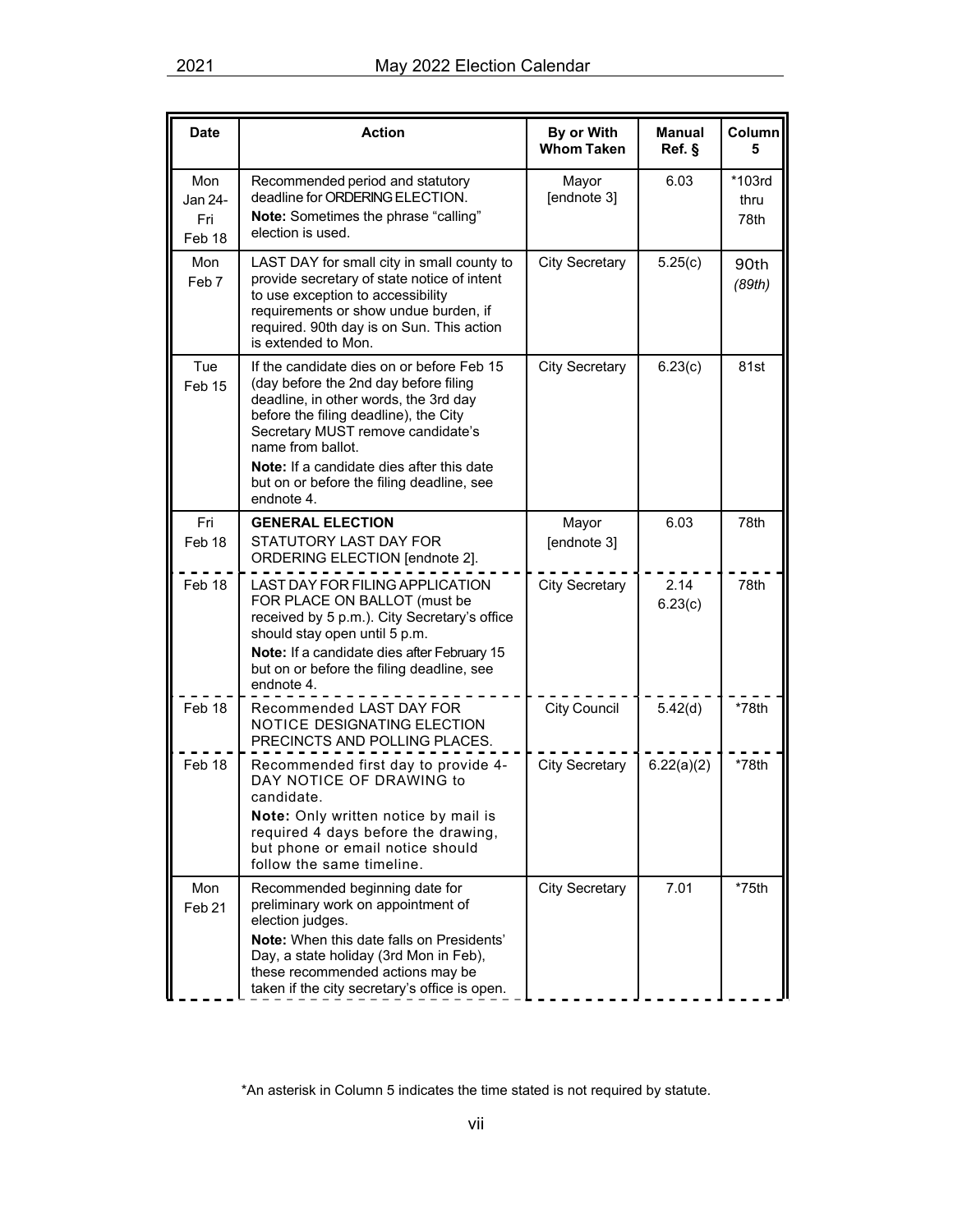| <b>Date</b>                                       | <b>Action</b>                                                                                                                                                                                                                                                                                                                                                                       | By or With<br><b>Whom Taken</b>              | <b>Manual</b><br>Ref. § | Column<br>5                                      |
|---------------------------------------------------|-------------------------------------------------------------------------------------------------------------------------------------------------------------------------------------------------------------------------------------------------------------------------------------------------------------------------------------------------------------------------------------|----------------------------------------------|-------------------------|--------------------------------------------------|
| Feb <sub>21</sub>                                 | Recommended first day to POST public's<br>72-HOUR NOTICE OF DRAWING for<br>order of names on ballot. Must be posted<br>at least 72 hours preceding the time of the<br>drawing.<br>Note: See prior note for this date.                                                                                                                                                               | <b>City Secretary</b>                        | 6.22(a)                 | $*75th$                                          |
| Tue<br>Feb <sub>22</sub>                          | LAST DAY FOR A WRITE-IN CANDIDATE<br>to declare candidacy in the GENERAL<br>election.                                                                                                                                                                                                                                                                                               | <b>City Secretary</b>                        | 2.19(b)                 | 74th                                             |
| Wed<br>Feb <sub>23</sub>                          | If no candidate has an opponent in an<br>election considered to be a separate<br>election, deliver the certification of<br>unopposed candidates to the city council.                                                                                                                                                                                                                | <b>City Secretary</b>                        | 6.12                    | $*73rd$                                          |
| Feb <sub>23</sub>                                 | Last day for filing application for place on<br>the ballot if a candidate died after<br>February 15 but on or before the Feb 18<br>filing deadline and the City Secretary<br>chose to remove the candidate's name from<br>the ballot [see endnote 4].                                                                                                                               | <b>City Secretary</b>                        | 2.14(b)                 | 73rd<br>(5th day<br>after<br>filing<br>deadline) |
| <b>Thu</b><br>Feb 24-<br>Mon<br>Feb <sub>28</sub> | Recommended period to CONDUCT<br>DRAWING FOR ORDER OF NAMES ON<br>BALLOT. Prepare ballot format and send<br>it to printer.                                                                                                                                                                                                                                                          | <b>City Secretary</b>                        | 6.22(b)                 | *72nd<br>thru<br>*68th                           |
| Fri<br>Feb <sub>25</sub>                          | LAST DAY for a ballot candidate in<br>general election to withdraw and have<br>name omitted from the ballot (withdrawal<br>request must be received by 5 p.m.).<br><b>EXCEPTION: A withdrawal submitted</b><br>after this date is valid if it is submitted<br>before the ballots are prepared AND if the<br>public notice of the logic and accuracy test<br>has not been published. | <b>City Secretary</b>                        | 6.23(c)<br>3.02(b)      | 71st                                             |
| Feb 25                                            | LAST DAY for a write-in candidate to<br>withdraw in general election and have<br>name omitted from write-in list. The statute<br>does not state a time, but the SOS<br>considers 5 p.m. the deadline.                                                                                                                                                                               | <b>City Secretary</b>                        | 3.02(b)<br>3.02(c)      | 71st                                             |
| Feb <sub>25</sub>                                 | LAST DAY that a declaration of ineligibility<br>causes omission of candidate's name<br>from ballot in the general election. City<br>secretary's office should stay open until<br>5 p.m.                                                                                                                                                                                             | <b>City Secretary</b>                        | 3.04(d)                 | 71st                                             |
| Sat<br>Feb <sub>26</sub>                          | LAST DAY to order a <b>SPECIAL</b><br><b>ELECTION</b> to fill a vacancy so that the<br>filing deadline will be the 62nd day before<br>election day. This date remains on Sat<br>because it is not the last day to order a<br>special election.                                                                                                                                      | <b>City Council</b><br><b>City Secretary</b> | 12.03(f)                | 70th                                             |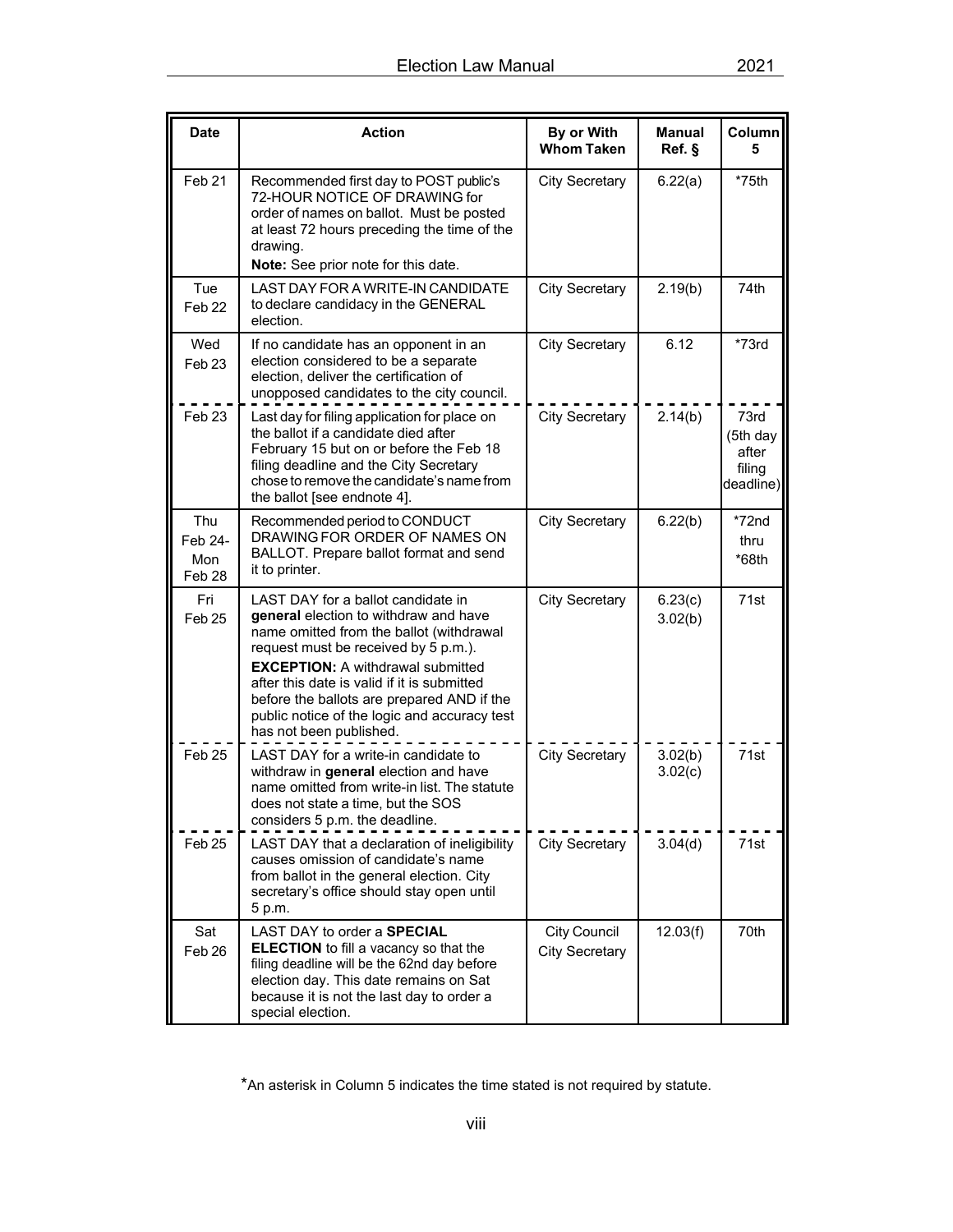| <b>Date</b>              | <b>Action</b>                                                                                                                                                                                                                                                                                                                                                                                                                                                                                                                         | By or With<br><b>Whom Taken</b>                           | <b>Manual</b><br>Ref. | Column<br>5    |
|--------------------------|---------------------------------------------------------------------------------------------------------------------------------------------------------------------------------------------------------------------------------------------------------------------------------------------------------------------------------------------------------------------------------------------------------------------------------------------------------------------------------------------------------------------------------------|-----------------------------------------------------------|-----------------------|----------------|
| Mon<br>Mar 7             | If a SPECIAL ELECTION to fill a vacancy<br>was ordered on or before the 70th day<br>before the election, this is the LAST DAY<br>to file an application for a place on the<br>ballot and the LAST DAY to file a<br>declaration of write-in candidacy in the<br><b>SPECIAL ELECTION.</b> 62nd day is on<br>Sunday. This action is extended to Mon.<br>Note: For information on removal of<br>deceased candidate's name from the<br>special election ballot, and extended filing<br>and withdrawal deadlines, see endnote 4.            | <b>City Secretary</b>                                     | 12.03(f)              | 62nd<br>(61st) |
| <b>Tues</b><br>Mar 8     | If an allegation is filed with the Texas<br>Ethics Commission, this is the first day of<br>the period TEC will defer an investigation<br>until after election (or runoff).                                                                                                                                                                                                                                                                                                                                                            | <b>City Secretary</b><br><b>TexasEthics</b><br>Commission | 3.01                  | 60th           |
| Mar 8                    | Recommended day to contact the county<br>clerk or elections administrator concerning<br>availability of the initial list of voters who<br>have submitted annual applications for<br>ballot by mail (ABBM).<br>Note: If the deadline falls on Texas<br>Independence Day, which is not the case<br>this year, these actions don't move as they<br>are not statutory deadlines.                                                                                                                                                          | <b>City Secretary</b>                                     | 9.43                  | *60th          |
| Mar <sub>8</sub>         | LAST DAY TO DELIVER NOTICE OF<br>THE ELECTION TO THE COUNTY<br>CLERK AND VOTER REGISTRAR (or<br>elections administrator) of each county in<br>which the election will be held.<br>Note: The notice must identify the main<br>early voting place as such and include the<br>early voting clerk's mailing address,<br>physical address if different from the<br>mailing address, fax, phone, email, and<br>website. If the deadline falls on Texas<br>Independence Day, which is not the case<br>this year, the deadline moves forward. | <b>City Council</b><br>(City Secretary)                   | 6.54(c)               | 60th           |
| Fri<br>Mar <sub>11</sub> | Extended deadline to file for a place on the<br>ballot in a city office having a 4-year term<br>if no one has filed by 5 p.m. on Feb 18<br>(must be received by 5 p.m.).                                                                                                                                                                                                                                                                                                                                                              | <b>City Secretary</b>                                     | 2.14(b)               | 57th           |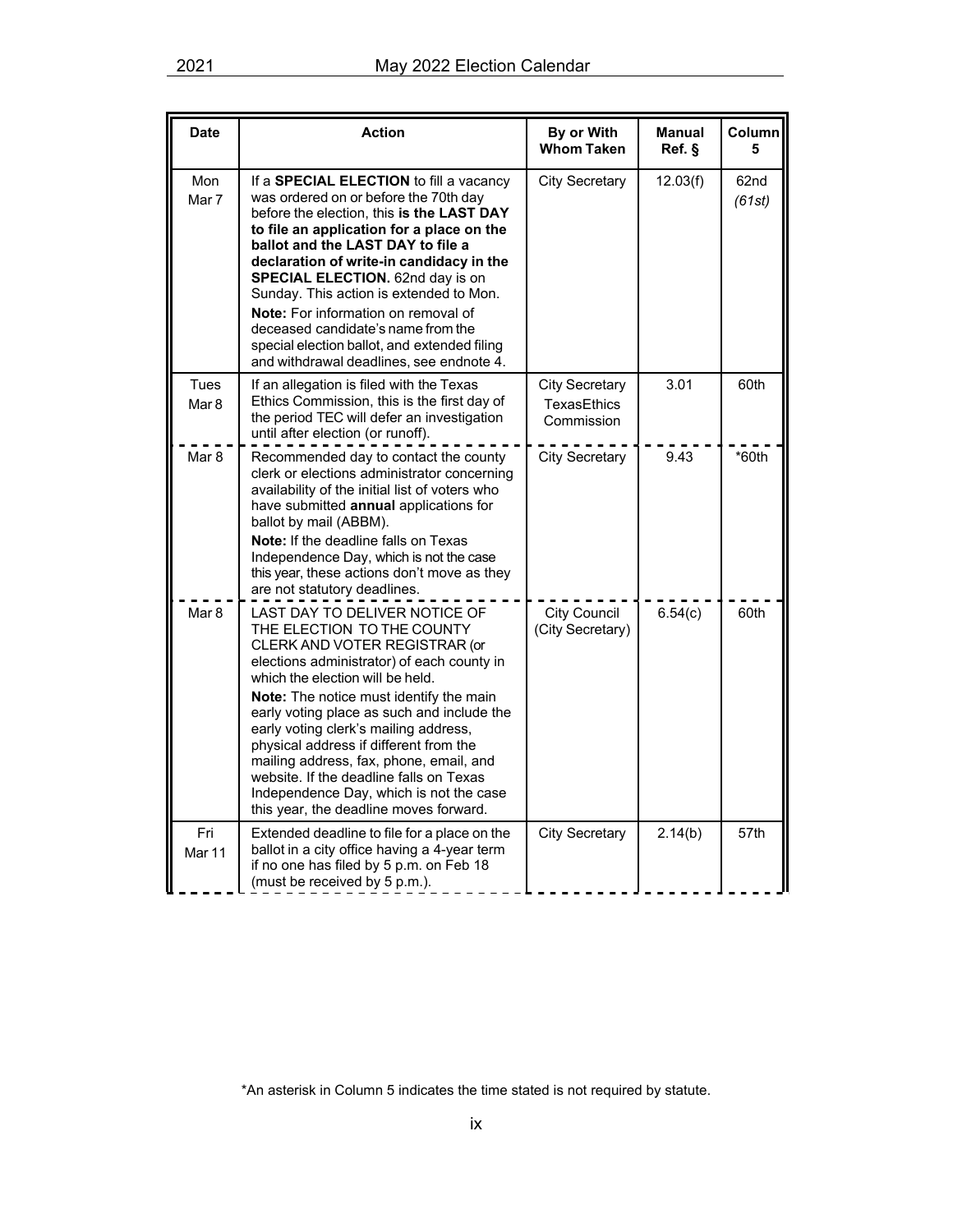| <b>Date</b>                            | <b>Action</b>                                                                                                                                                                                                                                                                                                                                                                                                                                                                                                                                                                                                                                                                                                                                                                                   | By or With<br><b>Whom Taken</b> | <b>Manual</b><br>Ref. § | Column<br>5                |
|----------------------------------------|-------------------------------------------------------------------------------------------------------------------------------------------------------------------------------------------------------------------------------------------------------------------------------------------------------------------------------------------------------------------------------------------------------------------------------------------------------------------------------------------------------------------------------------------------------------------------------------------------------------------------------------------------------------------------------------------------------------------------------------------------------------------------------------------------|---------------------------------|-------------------------|----------------------------|
| Mar 11                                 | If a SPECIAL ELECTION to fill a vacancy<br>was called on or before the 70th day<br>before the election this is the:<br><b>LAST DAY</b> for a candidate in the<br>1.<br>special election to withdraw<br>(withdrawal request must bereceived<br>by $5 p.m.$ ); and<br><b>LAST DAY</b> that a declaration of<br>2.<br>ineligibility<br>causes omission of candidate's name from<br>the ballot.<br><b>EXCEPTION: a withdrawal submitted</b><br>after this date is valid if it is submitted<br>before the ballots are prepared AND if the<br>public notice of the logic and accuracy test<br>has not been published.<br><b>Note:</b> For information on removal of<br>deceased candidate's name from the<br>special election ballot, and extended filing<br>and withdrawal deadlines, see endnote 4. | <b>City Secretary</b>           | 6.23<br>12.03(f)        | 57th                       |
| Mon<br>Mar 14-<br>Fri<br><b>Mar 25</b> | Recommended period for APPOINTING<br>ELECTION JUDGES [endnote 2].<br>(Schedule for first council meeting after<br>period if no meeting during period.)                                                                                                                                                                                                                                                                                                                                                                                                                                                                                                                                                                                                                                          | City Council<br>[endnote 3]     | 7.42(a)(2)              | $*54th$<br>thru<br>$*43rd$ |
| <b>Thu</b><br>Mar 17                   | RECOMMENDED DATE TO PRINT<br>BALLOTS that have been prepared earlier.                                                                                                                                                                                                                                                                                                                                                                                                                                                                                                                                                                                                                                                                                                                           | <b>City Secretary</b>           | 6.25                    | *51st                      |
| Fri<br><b>Mar 18</b>                   | Beginning date of period for mandatory<br>office hours. City Secretary must keep<br>office open for at least 3 hours a day<br>during regular office hours on regular<br>business days.                                                                                                                                                                                                                                                                                                                                                                                                                                                                                                                                                                                                          | <b>City Secretary</b>           | 6.80(a)                 | 50th                       |
| Mar 18                                 | Last day for a challenge of a candidate<br>application based on form, content,<br>procedure.<br>Note: Old law was 46th day.                                                                                                                                                                                                                                                                                                                                                                                                                                                                                                                                                                                                                                                                     | <b>City Secretary</b>           | 2.17(d)                 | 50th                       |
| Tue<br>Mar 22                          | Last day to order a SPECIAL ELECTION<br>to fill a vacancy.                                                                                                                                                                                                                                                                                                                                                                                                                                                                                                                                                                                                                                                                                                                                      | <b>City Secretary</b>           | 12.03(e)<br>12.03(f)    | 46th                       |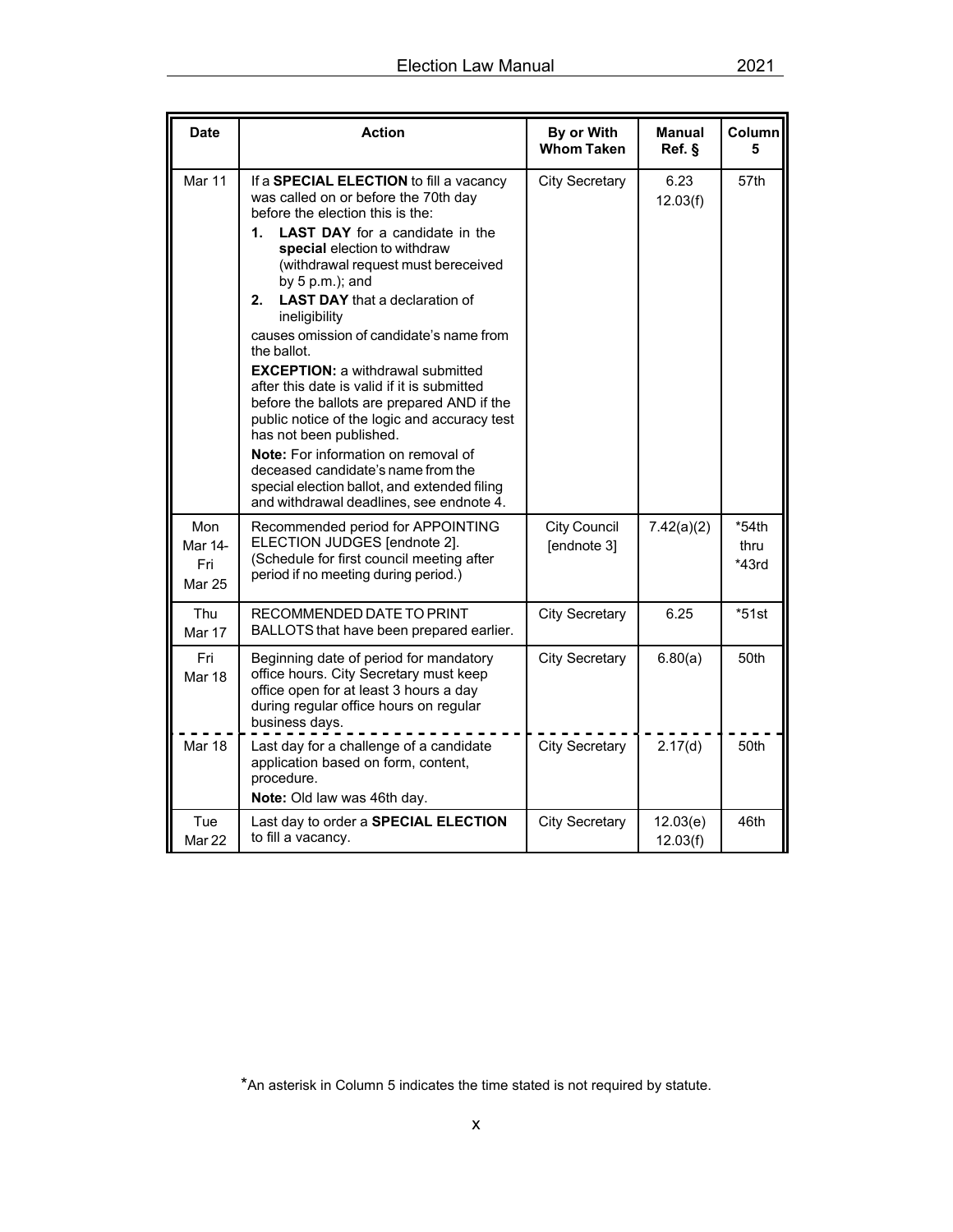| <b>Date</b>          | <b>Action</b>                                                                                                                                                                                                                                                                                                                                                                                                                                                                                                                                                                                                                                                                                                                                                                                                                                                                                           | By or With<br><b>Whom Taken</b> | <b>Manual</b><br>Ref. § | Column<br>5 |
|----------------------|---------------------------------------------------------------------------------------------------------------------------------------------------------------------------------------------------------------------------------------------------------------------------------------------------------------------------------------------------------------------------------------------------------------------------------------------------------------------------------------------------------------------------------------------------------------------------------------------------------------------------------------------------------------------------------------------------------------------------------------------------------------------------------------------------------------------------------------------------------------------------------------------------------|---------------------------------|-------------------------|-------------|
| Wed<br><b>Mar 23</b> | DEADLINE for mailing ballots to FPCA<br>voters and other voters who are eligible<br>for early voting because they are voting<br>from outside the United States. If it is not<br>possible to mail these ballots by this<br>deadline, the city secretary must notify the<br>secretary of state within 24 hours of<br>knowing the deadline will not be met.<br>Note: Information on the roster for a<br>person who votes early voting in person or<br>by mail must be available for public<br>inspection and on the website of the early<br>voting clerk by 11 a.m. on the day after the<br>information is entered on the roster (for<br>voters voting in person) or by 11 a.m. on<br>the day after the early voting clerk<br>receives the ballot (for voters voting by<br>mail). If the entity does not maintain a<br>website, the information must be on the<br>bulletin board used for posting notices. | <b>City Secretary</b>           | 9.49(b)<br>9.82         | 45th        |
| Mon<br><b>Mar 28</b> | If a <b>SPECIAL ELECTION</b> to fill a vacancy<br>was ordered after the 70th day before the<br>election but on or before the 46th day<br>before election day, this is the LAST DAY<br>for filing an application for a place on the<br>ballot OR to file a declaration of write-in<br>candidacy in the SPECIAL ELECTION.<br><b>Note:</b> For information on removal of<br>deceased candidate's name from the<br>special election ballot, and extended filing<br>and withdrawal deadlines, see endnote 4.                                                                                                                                                                                                                                                                                                                                                                                                 | <b>City Council</b>             | 12.03(f)                | 40th        |
| Sat<br>Apr 2         | LAST DAY for a candidate in a SPECIAL<br><b>ELECTION</b> with a filing deadline of the<br>40th day, to withdraw or be declared<br>ineligible and have name omitted from the<br>ballot. The 35th day is Sat, Apr 2. EC<br>§1.006 does not apply to this deadline,<br>and this deadline is not moved [EC<br>§145.092(e)].<br><b>EXCEPTION: A withdrawal submitted</b><br>after this date is valid if it is submitted<br>before the ballots are prepared AND if the<br>public notice of the logic and accuracy test<br>has not been published.<br>Note: For information on removal of<br>deceased candidate's name from the<br>special election ballot, and extended filing<br>and withdrawal deadlines, see endnote 4.                                                                                                                                                                                    | <b>City Secretary</b>           | 12.03(g)                | 35th        |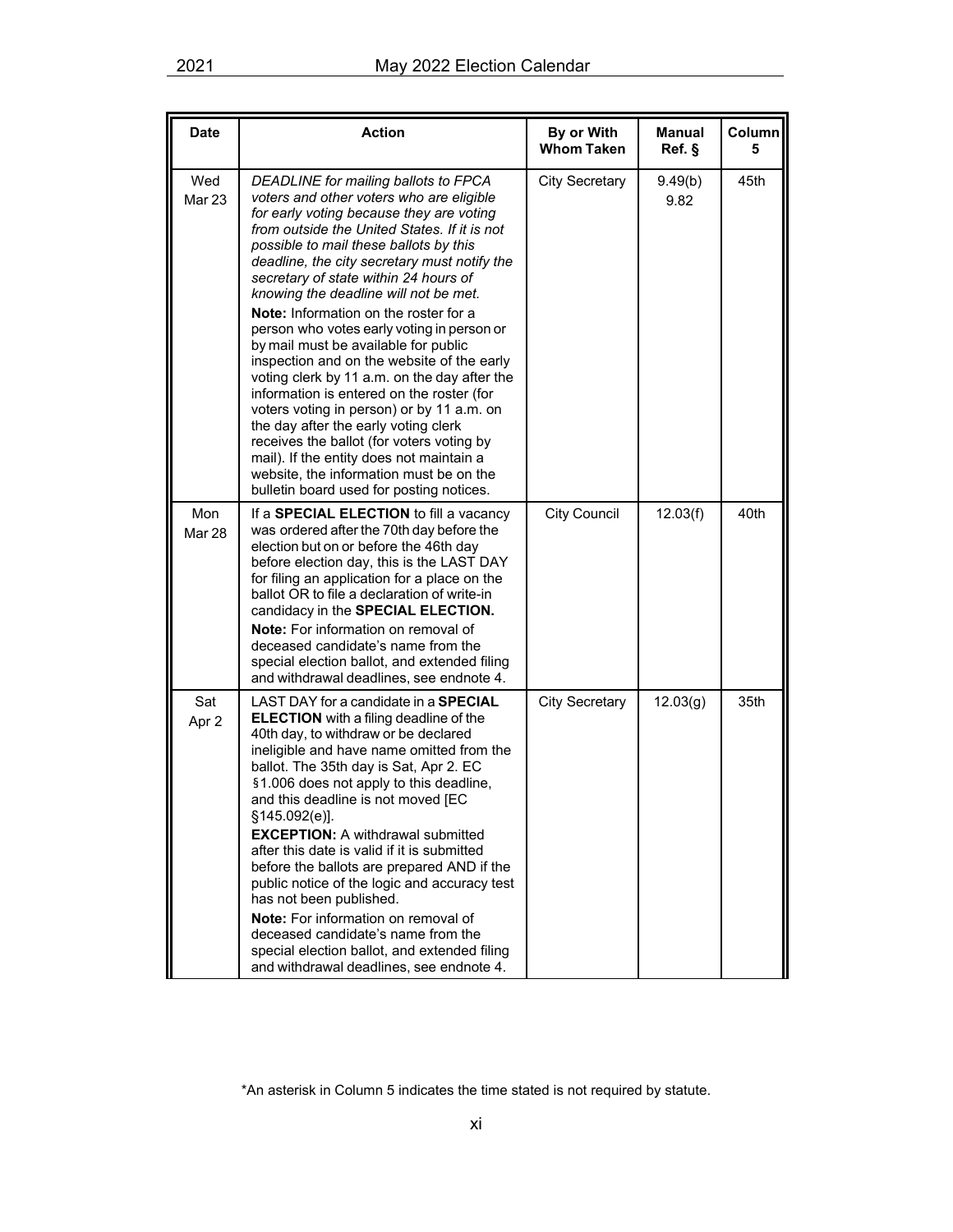| <b>Date</b>             | <b>Action</b>                                                                                                                                                                                                                                                                                                                                                                                            | By or With<br><b>Whom Taken</b> | <b>Manual</b><br>Ref. § | Column<br>5          |
|-------------------------|----------------------------------------------------------------------------------------------------------------------------------------------------------------------------------------------------------------------------------------------------------------------------------------------------------------------------------------------------------------------------------------------------------|---------------------------------|-------------------------|----------------------|
| Thu<br>Apr 7            | Due date for filing first report of campaign<br>contributions and expenditures by<br>opposed candidates and specific-purpose<br>committees supporting or opposing<br>opposed candidates by 5 p.m. or midnight<br>if filed electronically. City secretary's office<br>should stay open until 5 p.m. See<br>endnote 5 for current threshold dollar<br>amounts.                                             | <b>City Secretary</b>           | 3.13(b)                 | 30th                 |
| Apr 7                   | Last day for submitting voter registration<br>application in time to vote at the election<br>or for requesting transfer of registration in<br>time to vote in new precinct not in the<br>same county and territory.                                                                                                                                                                                      | Registrar                       | 4.07(f)<br>4.23(d)      | 30th                 |
| Apr 7                   | LAST DAY TO MAIL BALLOTING<br>MATERIALS for early voting by mail to<br>persons whose applications were<br>accepted before the 37th day. The clerk<br>must mail ballots out to voters by the 30th<br>day before election day if the clerk<br>accepted the application by the 37th day<br>before election day (old law was the 45th<br>day). In any case, ballots should be<br>mailed as soon as possible. | <b>City Secretary</b>           | 9.44(a)                 | 30th                 |
| Apr 7-<br>Wed<br>Apr 27 | PERIOD FOR PUBLISHING NOTICE OF<br>ELECTION. Must be published at least<br>once in a newspaper during this period.<br>Note: If the deadline falls on Apr 21, San<br>Jacinto Day, which is not the case this<br>year, it is recommended that the notice be<br>published before Apr 21.                                                                                                                    | Mayor<br>[endnote 3]            | 6.52(a)                 | 30th<br>thru<br>10th |
| Apr 7                   | Minimum 10th day to begin posting<br>continuous notice if signature verification<br>committee meets Apr 17.<br>Note: The city council makes the<br>appointments not later than 5 days after<br>the city secretary calls for appointment.                                                                                                                                                                 | <b>City Secretary</b>           | 7.34<br>6.70(a)<br>7.33 | *30th                |
| Apr 7                   | Recommended last day to notify presiding<br>judges of duty to hold election.                                                                                                                                                                                                                                                                                                                             | Mayor                           | 7.42(a)(2)              | $*30th$              |
| Apr 7                   | Recommended last day to request voter<br>registrar to prepare lists of registered<br>voters and furnish statement of residence<br>forms to be used in conducting the<br>election.                                                                                                                                                                                                                        | <b>City Secretary</b>           | 4.34(a)                 | $*30th$              |
| Apr 7                   | Recommended day to begin posting the<br>Notice of Voting Order Priority for voters<br>with mobility issues on the city's website if<br>the city maintains one.                                                                                                                                                                                                                                           | <b>City Secretary</b>           | 10.23(d)                | $*30th$              |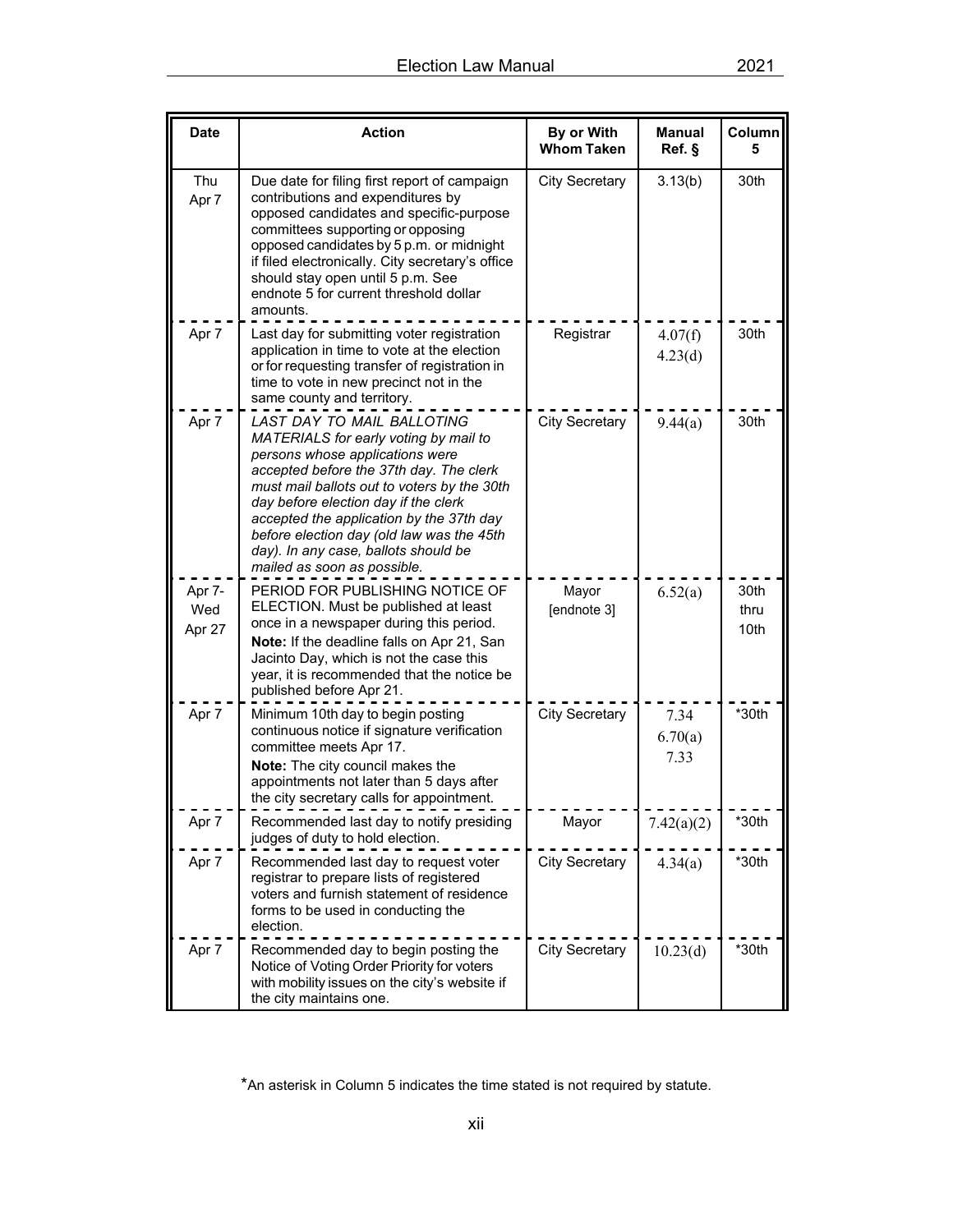| <b>Date</b>                                   | <b>Action</b>                                                                                                                                                                                                                                                                                                                                                                                                                                                                                                                                  | By or With<br><b>Whom Taken</b>      | <b>Manual</b><br>Ref. | Column<br>5                  |
|-----------------------------------------------|------------------------------------------------------------------------------------------------------------------------------------------------------------------------------------------------------------------------------------------------------------------------------------------------------------------------------------------------------------------------------------------------------------------------------------------------------------------------------------------------------------------------------------------------|--------------------------------------|-----------------------|------------------------------|
| Sat<br>Apr 16<br>(Apr 14<br>recom-<br>mended) | LAST DAY for POSTING (1) notice of<br>election on bulletin board used for<br>posting notices of city council meetings,<br>and (2) date, location of each polling<br>place, and each candidate and measure<br>on the ballot on the city's website.<br>Note: The 21st day is Sat, meaning the<br>notice can be delayed until Mon, Apr 18.<br>The better practice is to post no later than<br>Fri. However, this year, Easter falls on<br>Sun, Apr 17, and some offices may be<br>closed Good Friday. Accordingly, Thu,<br>Apr 14 is recommended. | <b>City Secretary</b><br>[endnote 3] | 6.52(b)               | 21st<br>(22nd)               |
| Apr 16-<br>Sat<br>May 7                       | For cities conducting bond elections,<br>additional posting requirements are due.<br>Note that additional publication<br>requirements also apply. Consult bond<br>counsel.                                                                                                                                                                                                                                                                                                                                                                     | <b>City Secretary</b>                | 6.70(a)               | 21st thru<br>Election<br>Day |
| Sun<br>Apr 17                                 | Type B cities: LAST DAY TO POST notice<br>of election in three public places.<br>Note: EC §1.006 does not apply to a<br>deadline like this one from the LGC.                                                                                                                                                                                                                                                                                                                                                                                   | <b>City Secretary</b>                | 6.52(b)(3)            | 20th                         |
| Apr 17                                        | First day a signature verification<br>committee (SVC) may begin work.<br>Note: EC §1.006 does not apply to the<br>starting date. EC §87.0271 requires SVC<br>to inform voters of certain defects in the<br>carrier envelope within 2 days of<br>identification.                                                                                                                                                                                                                                                                                | <b>City Secretary</b>                | 6.70(a)<br>6.72       | 20th                         |
| Mon<br>Apr 18                                 | Last day for unregistered applicant to<br>submit a federal postcard application and<br>be eligible to vote a full ballot. (The 20th<br>day before the election is Sun, Apr 17.<br>The deadline is extended so that if the<br>application is placed in the mail by Mon,<br>Apr 18, it is timely.)                                                                                                                                                                                                                                               | <b>City Secretary</b>                | 9.61(a)               | 20th<br>(19th)               |
| Tue<br>Apr 19                                 | Recommended last day for publication of<br>notice of the test of automatic tabulating<br>and DRE equipment to be used in early<br>voting if the test is on Apr 22. (Notice for<br>tabulating equipment must be 48 hours<br>before date of test. Notice for DRE<br>equipment must be 48 hours before test<br>begins.)                                                                                                                                                                                                                           | <b>City Secretary</b>                | 6.63(d)(2)<br>6.64(c) | 18th                         |
| Apr 19                                        | Last day early voting clerk, upon receipt of<br>defective early voting application, must mail<br>2nd application with explanation of defects<br>and instructions.                                                                                                                                                                                                                                                                                                                                                                              | <b>City Secretary</b>                | 9.46(b)               | 18th                         |
| Wed<br>Apr 20                                 | Last day to begin posting continuous<br>notice of schedule for branch early voting<br>polling places. (5th day before beginning<br>of early voting by personal appearance.)                                                                                                                                                                                                                                                                                                                                                                    | <b>City Secretary</b>                | 9.14(c)               | 17th                         |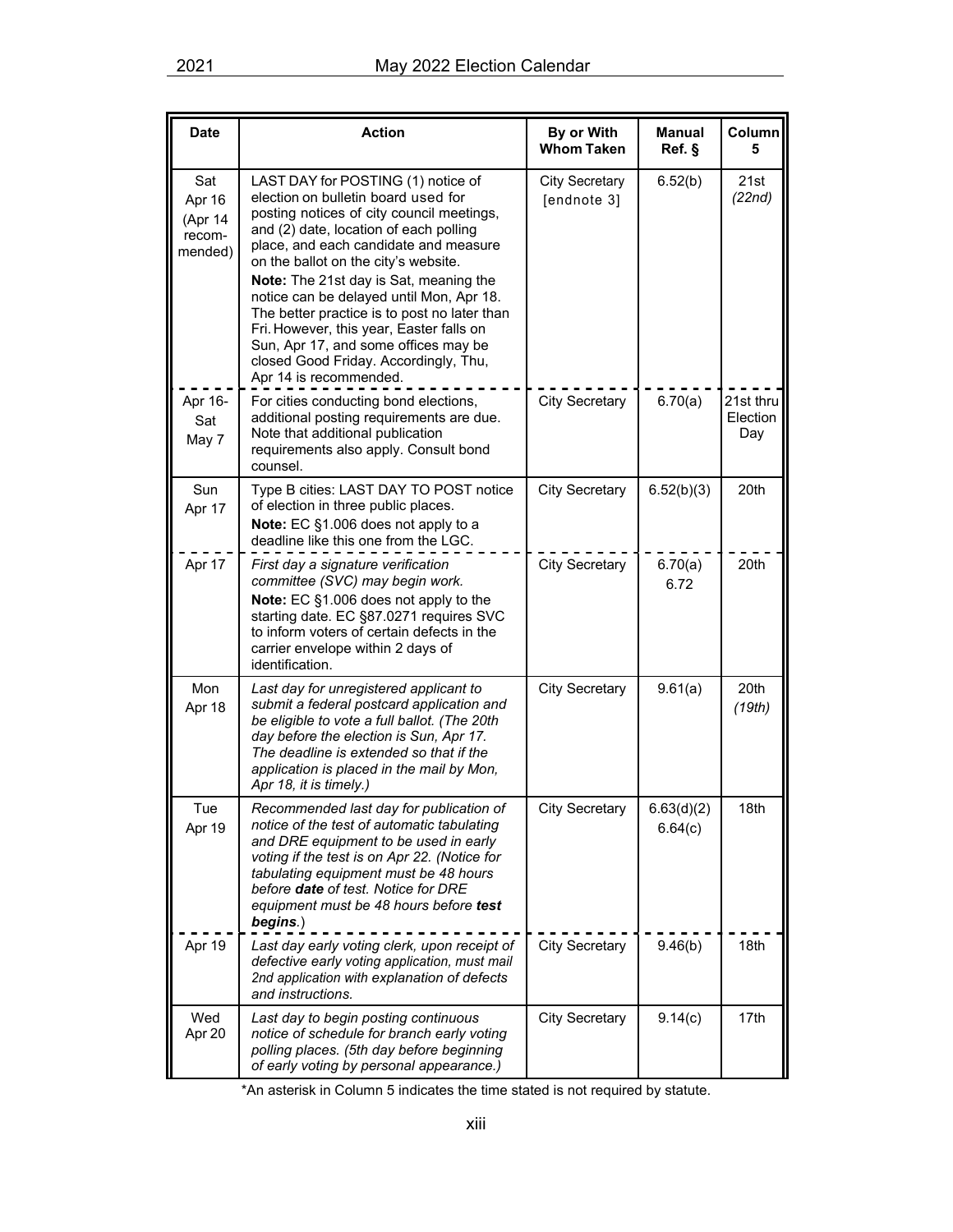| <b>Date</b>              | <b>Action</b>                                                                                                                                                                                                                                                                                                                                                                                                                                                                                                                                                                                                                                                                                                | By or With<br><b>Whom Taken</b> | <b>Manual</b><br>Ref. § | Column<br>5         |
|--------------------------|--------------------------------------------------------------------------------------------------------------------------------------------------------------------------------------------------------------------------------------------------------------------------------------------------------------------------------------------------------------------------------------------------------------------------------------------------------------------------------------------------------------------------------------------------------------------------------------------------------------------------------------------------------------------------------------------------------------|---------------------------------|-------------------------|---------------------|
| Fri<br>Apr 22            | Last day to accept an FPCA without a<br>postmark to prove mailing date and mail<br>the voter a full ballot if the voter is not<br>permanently registered but meets the<br>requirements to be registered under EC<br>Title 2.                                                                                                                                                                                                                                                                                                                                                                                                                                                                                 | <b>City Secretary</b>           | 9.66(b)                 | 15th                |
| Apr 22                   | Last day for conducting first test of<br>automatic tabulating and DRE equipment<br>to be used for early voting (at least 48<br>hours before it is used).                                                                                                                                                                                                                                                                                                                                                                                                                                                                                                                                                     | <b>City Secretary</b>           | 6.63(d)<br>6.64(c)      | 15th                |
| Apr 22                   | STATUTORY DEADLINE FOR<br>NOTIFYING JUDGES OF DUTY TO<br>HOLD THE ELECTION.                                                                                                                                                                                                                                                                                                                                                                                                                                                                                                                                                                                                                                  | Mayor                           | 7.44(a)                 | 15th                |
| Apr 22                   | Last day to challenge write-in candidate<br>for form, content, and procedure.                                                                                                                                                                                                                                                                                                                                                                                                                                                                                                                                                                                                                                | <b>City Secretary</b>           | 2.19(f)                 | 15th                |
| Sun<br>Apr 24            | First day a city holding joint election with a<br>county with a population of 100,000 or<br>more may convene the early voting ballot<br>board to process mail ballots.<br>Note: 24-hour notice must be posted for<br>each delivery of voting materials made<br>before election day. The board may<br>process the materials but may not count<br>the ballots until after the end of the period<br>of early voting by personal appearance.<br>(9th day before end of early voting by<br>personal appearance). The board must<br>provide notice of opportunity to cure<br>certain defects in the carrier envelope<br>within 2 days of identifying the deficiency.<br>EC §1.006 does not apply to the first day. | <b>City Secretary</b>           | 9.57(a)(2)<br>10.03     | 13th                |
| Mon<br>Apr 25            | <b>FIRST DAY FOR EARLY VOTING BY</b><br>PERSONAL APPEARANCE. If voting will<br>be conducted on Sat or Sun, Apr 30 or<br>May 1, notice of schedule must be posted<br>at least 72 hours before first hour of the<br>weekend voting.                                                                                                                                                                                                                                                                                                                                                                                                                                                                            | <b>City Secretary</b>           | 9.14                    | 12 <sub>th</sub>    |
| Apr 25                   | First day for new illness or disability<br>allowing late application for late<br>(emergency) early voting.                                                                                                                                                                                                                                                                                                                                                                                                                                                                                                                                                                                                   | Voter                           | 9.73                    | 12th                |
| Apr 25-<br>Thu<br>Apr 28 | Possible period for posting notice<br>amending notice of branch early voting<br>polling places after early voting by<br>personal appearance starts.                                                                                                                                                                                                                                                                                                                                                                                                                                                                                                                                                          | <b>City Secretary</b>           | 9.14(d)                 | 12th<br>thru<br>9th |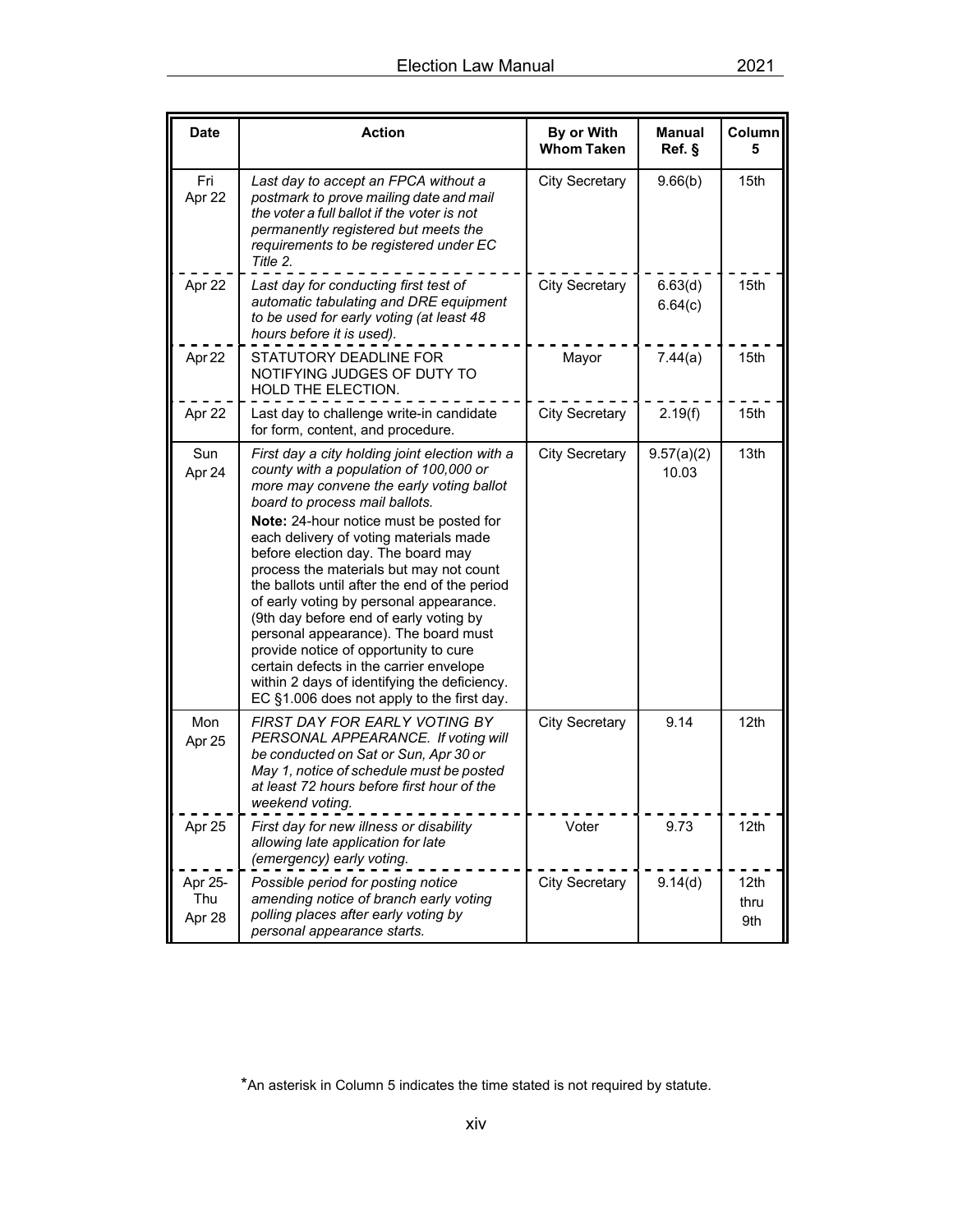| <b>Date</b>   | <b>Action</b>                                                                                                                                                                                                                                                                                           | By or With<br><b>Whom Taken</b> | <b>Manual</b><br>Ref. § | Column<br>5 |
|---------------|---------------------------------------------------------------------------------------------------------------------------------------------------------------------------------------------------------------------------------------------------------------------------------------------------------|---------------------------------|-------------------------|-------------|
| Tue<br>Apr 26 | Regardless of method of delivery, last day<br>to accept application by mail for a ballot to<br>be voted by mail, by 12 noon or close of<br>business, whichever is later.<br>Note: If the deadline falls on a Sat, Sun,<br>or legal holiday, then personal delivery                                      | <b>City Secretary</b>           | 9.44(b)(1)<br>9.45(b)   | 11th        |
|               | must be the first regular business day<br>preceding that day.                                                                                                                                                                                                                                           |                                 |                         |             |
| Apr 26        | Last day to accept an FPCA from a<br>registered voter.                                                                                                                                                                                                                                                  | <b>City Secretary</b>           | 9.61                    | 11th        |
| Apr 26        | Last day for county clerk or election<br>administrator to deliver final list of voters<br>that submitted an annual ABBM.                                                                                                                                                                                | <b>City Secretary</b>           | 9.43(a)(2)              | 11th        |
| Wed<br>Apr 27 | LAST DAY FOR PUBLICATION OF<br>NOTICE OF ELECTION.<br>Note: In some years, this deadline is<br>April 21, San Jacinto Day, but it is highly<br>recommended that the notice be<br>published no later than the 10th day<br>before election day.                                                            | Mayor<br>[endnote 3]            | 6.52(a)(1)              | 10th        |
| Apr 27        | Last day to post notice if early voting will<br>be conducted on Sat, Apr 24.                                                                                                                                                                                                                            | <b>City Secretary</b>           | 9.12(a)(2)              | 10th        |
| Thu<br>Apr 28 | Last day to post notice if early voting<br>will be conducted on Sun, Apr 25.                                                                                                                                                                                                                            | <b>City Secretary</b>           | 9.12(a)(2)              | 9th         |
| Fri<br>Apr 29 | Due date for filing second report of<br>campaign contributions and expenditures<br>by 5 p.m. or midnight if filed electronically.<br>See endnote 5.                                                                                                                                                     | <b>City Secretary</b>           | 3.15                    | 8th         |
| Mon<br>May 2  | Last day for publication of notice of first<br>test of automatic tabulating equipment to<br>be used at a polling place if the first test is<br>on May 4. (48 hours before test begins.)<br>Note: Testing must occur 48 hours before<br>equipment is to be used (starting at 7 a.m.<br>on Election Day). | <b>City Secretary</b>           | 6.64(c)                 | *5th        |
| May 2         | Last day for publication of notice of first<br>test of DRE equipment to be used at a<br>polling place if the first test is on May 4.<br>Note: Notice must be published at least<br>48 hours before test begins for DRE's.                                                                               | <b>City Secretary</b>           | 6.63(d)(1)              | *5th        |
| May 2         | Last day for publication of notice of first<br>test of automatic tabulating equipment to<br>be used at a central counting station if the<br>first test is on May 4 (48 hours before test<br>begins).                                                                                                    | <b>City Secretary</b>           | 6.64(b)                 | 5th         |
| May 2         | Last day for early voting clerk to receive<br>mailed ABBM when voter submitted ABBM<br>via email or fax on Tue, April 26.                                                                                                                                                                               | <b>City Secretary</b>           | 9.45(c)                 | 5th         |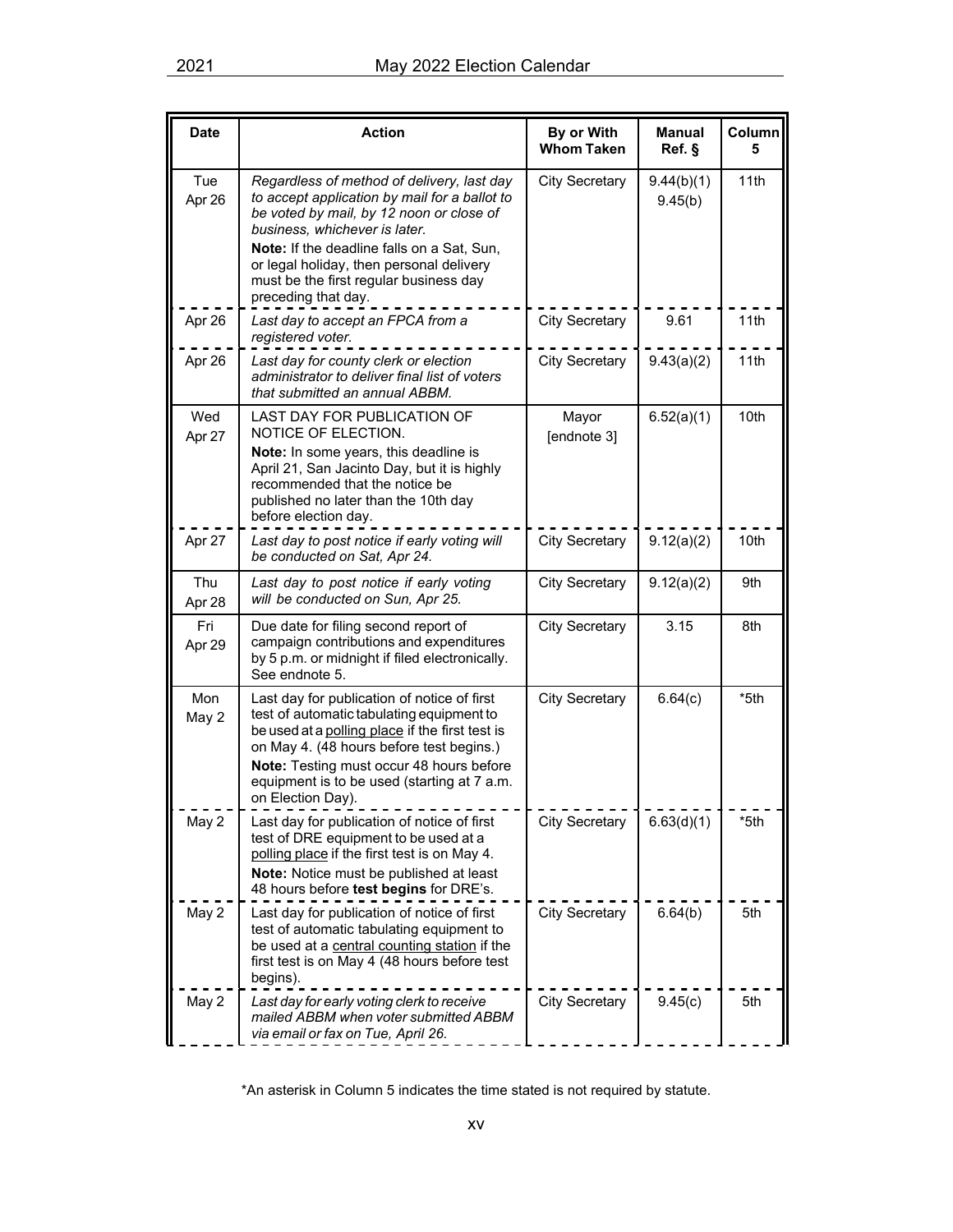| <b>Date</b>            | <b>Action</b>                                                                                                                                                                                                                                                                                                                        | By or With<br><b>Whom Taken</b>     | <b>Manual</b><br>Ref. §          | Column<br>5                   |
|------------------------|--------------------------------------------------------------------------------------------------------------------------------------------------------------------------------------------------------------------------------------------------------------------------------------------------------------------------------------|-------------------------------------|----------------------------------|-------------------------------|
| May 2                  | First day for death in family to qualify for<br>late (emergency) early voting.                                                                                                                                                                                                                                                       | <b>City Secretary</b>               | 9.73(a)                          | 5th                           |
| Tue<br>May 3           | LAST DAY OF REGULAR EARLY<br>VOTING BY PERSONAL APPEARANCE.                                                                                                                                                                                                                                                                          | <b>City Secretary</b>               | 9.11(b)                          | 4th                           |
| May 3-<br>Sat<br>May 7 | As soon as early voting by personal<br>appearance is over until 7 p.m. on May 7,<br>early voting materials may be delivered to<br>the early voting ballot board for qualifying<br>purposes when paper ballots are used or<br>automatically tabulated ballots are used at<br>a central counting station.                              | <b>City Secretary</b>               | 9.57(a)(1)<br>9.57(a)(3)         | 4th thru<br>close of<br>polls |
|                        | Note: Ballots may not be counted until<br>election day, except if election is held<br>jointly with a county of 100,000 or more.<br>See below. Post notice of delivery<br>continuously 24 hours before each<br>delivery. Ensure that the counting<br>equipment has been tested at least 48<br>hours before tabulation begins.         |                                     |                                  |                               |
| May 3                  | First day the early voting ballot board may<br>begin counting ballots in an election held<br>jointly with a county having a population of<br>100,000 or more.<br>Note: Ensure that the counting equipment                                                                                                                            | Early Voting<br><b>Ballot Board</b> | 9.57(a)(2)                       | 4th at<br>close of<br>polls   |
|                        | has been tested at least 48 hours before<br>tabulation begins.                                                                                                                                                                                                                                                                       |                                     |                                  |                               |
| Wed<br>May 4           | LAST DAY for first test of automatic<br>tabulating equipment to be used at a<br>polling place or central counting station<br>and DRE equipment to be used at a<br>polling place. If tests are conducted on<br>this day, make sure all notices have been<br>published. See entries for May 2 for<br>deadlines for notice publication. | <b>City Secretary</b>               | 6.63(d)(2)<br>6.64(b)<br>6.64(c) | 3rd                           |
| May 4                  | Last day to receive an application to cancel<br>mail ballot that has not arrived at the early<br>voting clerk's address as listed on the<br>carrier envelope.                                                                                                                                                                        | <b>City Secretary</b>               | 9.54(a)                          | 3rd                           |
| May 4                  | Last day for conducting first test of<br>automatic tabulating equipment to be used<br>at a polling place (at least 48 hours before<br>used for counting on election day). To<br>assure 48 hours before 7 a.m. of election<br>day, test must be by 3rd day. Notice must<br>be published at least 48 hours before date<br>of test.     | <b>City Secretary</b>               | 6.64(c)                          | 3rd                           |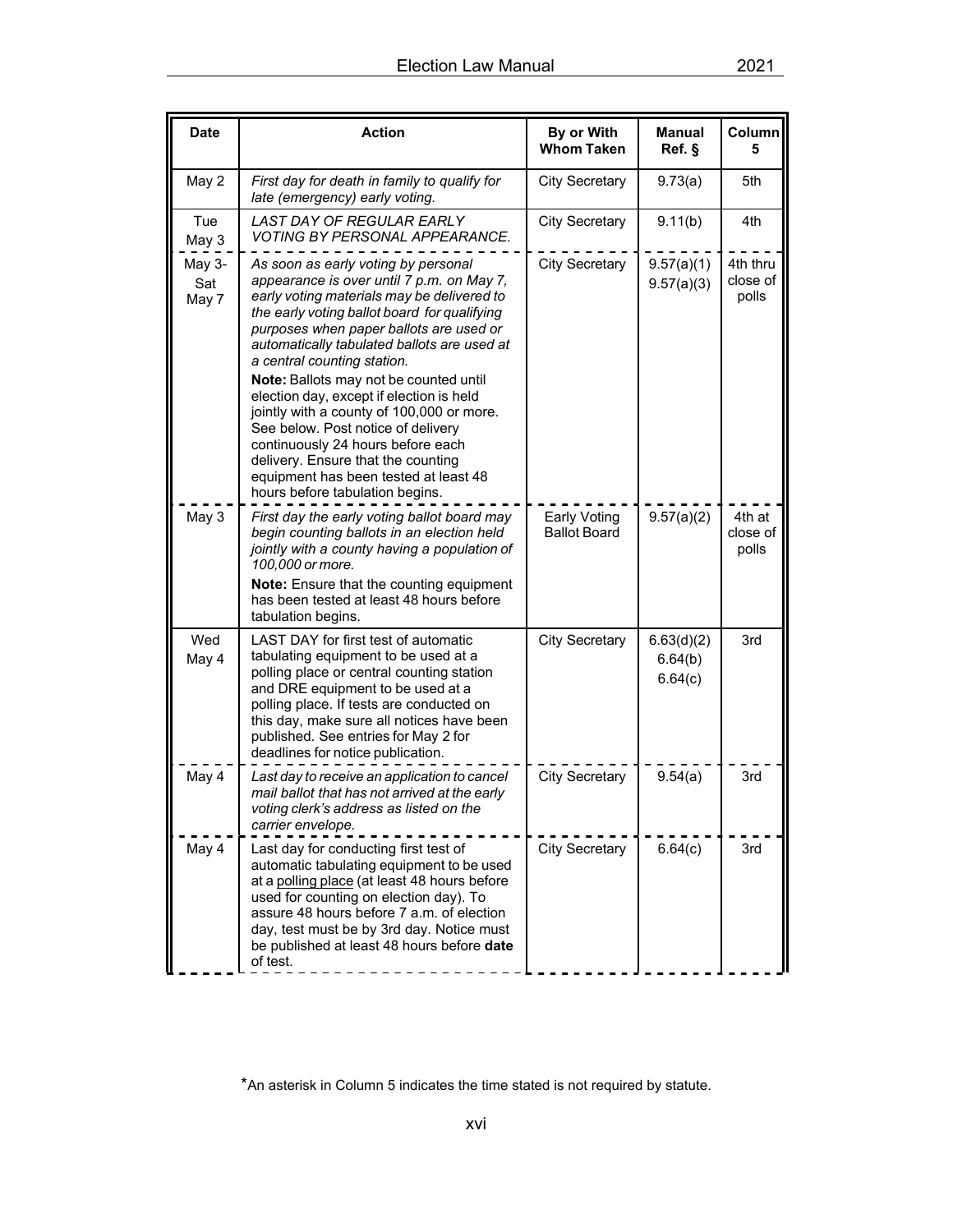| <b>Date</b>            | <b>Action</b>                                                                                                                                                                                                                                                                                                                                  | By or With<br><b>Whom Taken</b> | <b>Manual</b><br>Ref. § | Column<br>5                            |
|------------------------|------------------------------------------------------------------------------------------------------------------------------------------------------------------------------------------------------------------------------------------------------------------------------------------------------------------------------------------------|---------------------------------|-------------------------|----------------------------------------|
| May 4                  | Last day for conducting first test of DRE<br>equipment to be used at a polling place or<br>central counting station (at least 48 hours<br>before voting begins on election day). To<br>assure 48 hours before 7 a.m. of election<br>day, test must be by 3rd day. Notice must<br>bepublished at least 48 hours before test<br>begins for DREs. | <b>City Secretary</b>           | 6.63(d)(2)              | 3rd                                    |
| May 4-<br>Fri<br>May 6 | Period to apply for late (emergency) early<br>voting because of death in family May 2 or<br>later. Requires absence from county on<br>election day.                                                                                                                                                                                            | <b>City Secretary</b>           | 9.73(a)                 | 3rd                                    |
| May 4-<br>May 6        | Recommended time to prepare list of<br>registered voters for early voting ballot<br>board if more than one early voting polling<br>place. The early voting clerk must mark<br>the names on the list of registered voters<br>of persons who voted early before this list<br>is delivered to the precinct election<br>judges.                    | <b>City Secretary</b>           | 9.83                    | *3rd<br>thru 1st                       |
| May 4-<br>Sat<br>May 7 | Period to apply for late (emergency) early<br>voting because of illness or disability<br>originating on or after Apr 25.                                                                                                                                                                                                                       | <b>City Secretary</b>           | 9.72(b)                 | 3rd thru<br>Election<br>Day,<br>5 p.m. |
| Thu<br>May 5           | Last day for first test of automatic<br>tabulating equipment to be used at a<br>central counting station. The equipment<br>must be tested at least 48 hours before<br>it is used to count votes. Notice must<br>be published at least 48 hours before date<br>of test.                                                                         | Presiding Judge                 | 4.31                    | 2 <sub>nd</sub>                        |
| Fri<br>May 6           | Last day to deliver precinct list of<br>registered voters, with the early voting<br>voters marked, to presiding judges and<br>recommended date for delivery of supplies<br>to presiding judges.                                                                                                                                                | <b>City Secretary</b>           | 9.83(e)                 | 1st                                    |
| iviay v                | Recommended date for delivery of<br>equipment to polling places (statutory<br>deadline is 6 a.m. on electionday).                                                                                                                                                                                                                              | <b>City Secretary</b>           | 6.65(b)                 | $*1st$                                 |
| May 6                  | RECOMMENDED DAY TO POST<br>NOTICE OF COUNCIL MEETING to<br>canvass the returns if canvass will be on<br>3rd day after election. Notice must be<br>posted at least 72 hours before time of<br>meeting.                                                                                                                                          | <b>City Secretary</b>           | 11.13                   | $*1st$                                 |
| May 6                  | Last day to apply (by close of business)<br>for and vote a ballot by personal<br>appearance due to death in immediate<br>family that occurred May 2 or later.                                                                                                                                                                                  | <b>City Secretary</b>           | 9.73(b)                 | 1st                                    |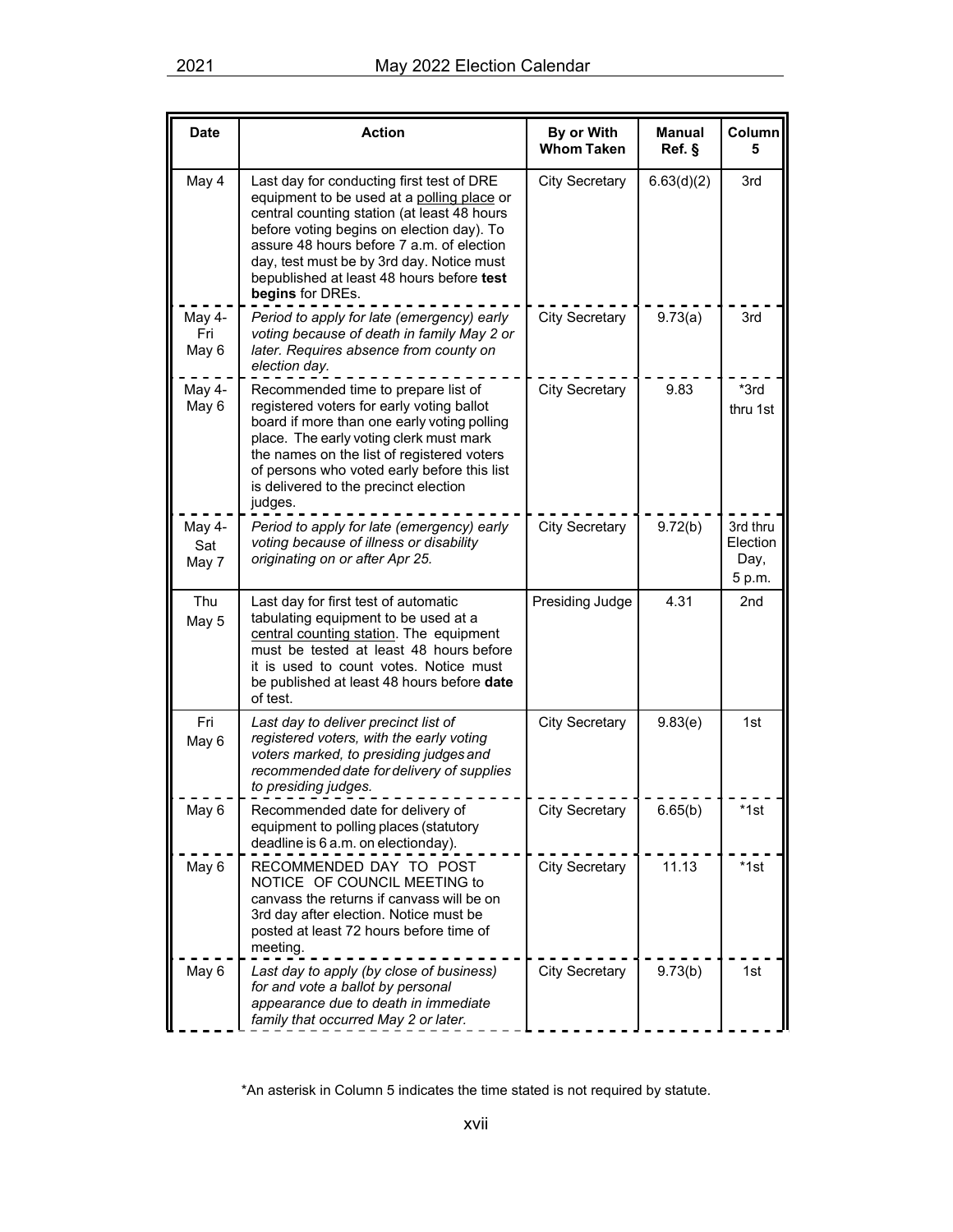| <b>Date</b>  | <b>Action</b>                                                                                                                                                                                                                                                                                                                                                                                                                                                                                                              | By or With<br><b>Whom Taken</b> | <b>Manual</b><br>Ref. §   | Column<br>5                      |
|--------------|----------------------------------------------------------------------------------------------------------------------------------------------------------------------------------------------------------------------------------------------------------------------------------------------------------------------------------------------------------------------------------------------------------------------------------------------------------------------------------------------------------------------------|---------------------------------|---------------------------|----------------------------------|
| May 6        | One-year deadline to post candidacy and<br>election information for the next general<br>election to be held on May 6, 2023.                                                                                                                                                                                                                                                                                                                                                                                                | <b>City Secretary</b>           | 2.14(d)                   | next May<br>election<br>365 days |
| Sat<br>May 7 | <b>ELECTION DAY.</b> Polls are open 7 a.m.<br>to 7 p.m. Voting by sick or disabled voters<br>at main early voting place, 7 a.m. to<br>7 p.m., where electronic voting systems<br>are used at precinct polling place.                                                                                                                                                                                                                                                                                                       | <b>City Secretary</b>           | 9.71                      | E Day                            |
| May 7        | 7 a.m. to 7 p.m. early voting clerk's office<br>must remain open for early voting<br>activities.                                                                                                                                                                                                                                                                                                                                                                                                                           | <b>City Secretary</b>           | 10.13(c)                  | E Day                            |
| May 7        | 5 p.m. deadline for late applications for<br>ballots from voters who became ill or<br>disabled Apr 25 or later.                                                                                                                                                                                                                                                                                                                                                                                                            | <b>City Secretary</b>           | 9.72(b)                   | E Day                            |
| May 7        | Deliver early voting ballots, etc., to early<br>voting ballot board. Second key to ballot<br>box is delivered by chief of police or<br>marshal.                                                                                                                                                                                                                                                                                                                                                                            | <b>City Secretary</b>           | 10.13(c)(1)<br>9.57(b)(1) | E Day                            |
| May 7        | 7 p.m. deadline for receiving ballots from<br>voters who became ill or disabled Apr 25<br>or later.                                                                                                                                                                                                                                                                                                                                                                                                                        | <b>City Secretary</b>           | 9.72(b)                   | E Day                            |
| May 7        | 7 p.m. first deadline for receiving early<br>voting mail ballots, except overseas and<br>armed forces ballots and certain ballots<br>place for delivery before this deadline.<br>After regular mail delivery, check mailbox<br>for early voting mail ballots. See additional<br>deadline on +1 day.                                                                                                                                                                                                                        | <b>City Secretary</b>           | 9.50(a)                   | E Day                            |
| May 7        | Receive precinct records, voted ballots, etc.<br>(Chief of police or marshal receives keys<br>to ballot boxes containing voted ballots.)                                                                                                                                                                                                                                                                                                                                                                                   | <b>City Secretary</b><br>Mayor  | 10.13(c)<br>10.32(d)      | E Day                            |
| May 7        | PREPARE UNOFFICIAL<br><b>TABULATION OF RESULTS.</b><br>Note: Presiding judge must notify city<br>secretary if counting will not be complete<br>by 2 a.m.                                                                                                                                                                                                                                                                                                                                                                   | <b>City Secretary</b>           | 10.34<br>10.32(b)         | E Day                            |
| Mon<br>May 9 | Second deadline for receiving mail ballots<br>if the delivery envelope arrives before<br>5 p.m. and has a cancellation mark<br>indicating it was placed for delivery at or<br>before 7 p.m. (7 p.m. local time for the<br>place of election). This second deadline<br>occurs the day after the election. The day<br>after the election is Sun. This deadline is<br>extended to Mon, May 9.<br>Note: This applies to voters who applied<br>for a ballot by mail and cast a by-mail<br>ballot from within the United States. | <b>City Secretary</b>           | 9.50(a)                   | +1<br>$(+2)$                     |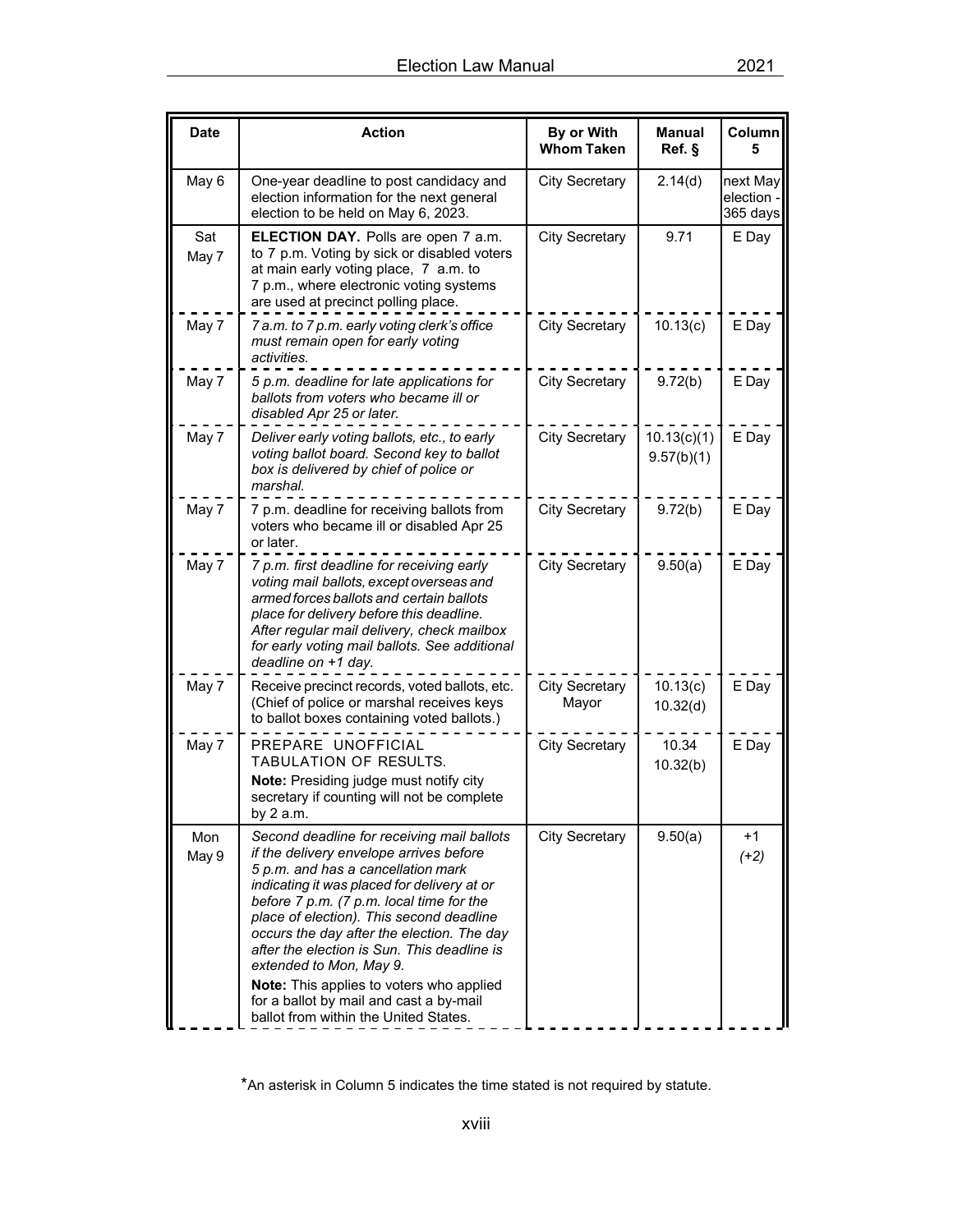| <b>Date</b>               | <b>Action</b>                                                                                                                                                                                                                                                                                                                                                                                                                                                                                                                                                   | By or With<br><b>Whom Taken</b>                       | <b>Manual</b><br>Ref. § | Column<br>5        |
|---------------------------|-----------------------------------------------------------------------------------------------------------------------------------------------------------------------------------------------------------------------------------------------------------------------------------------------------------------------------------------------------------------------------------------------------------------------------------------------------------------------------------------------------------------------------------------------------------------|-------------------------------------------------------|-------------------------|--------------------|
| May 9                     | First day for public access to early voting<br>by mail applications and for mailed early<br>voting ballot materials, including those for<br>annual ABBMs.<br><b>Note:</b> Information on the roster for a<br>person who votes early voting in person<br>or who votes early by mail to be available<br>for public inspection and on the County or<br>City's website (or bulletin board if there is<br>no website) when information on voters<br>voting in person is entered on the roster<br>or when ballots by mail are received. See<br>entry for Wed, Mar 23. | <b>City Secretary</b>                                 | 11.70(d)(2)             | $+1$<br>$(+2)$     |
| May 9                     | Last day to deliver provisional ballots to<br>Voter Registrar of each county in which<br>city is located.                                                                                                                                                                                                                                                                                                                                                                                                                                                       | <b>City Secretary</b>                                 | 10.30(a)(2)             | $+1$<br>$(+2)$     |
| Tue<br>May 10             | Recommended day to provide Official<br>STATEMENT OF ELECTED OFFICER<br>NOT APPOINTED BY THE GOVERNOR<br>and OATH OF OFFICE to candidates who<br>appear to have won or may win. These are<br>now Secretary of State Forms 10-2 and<br>10-3. These areprovided at this time for<br>information. They must be signed after the<br>canvass.                                                                                                                                                                                                                         | <b>City Secretary</b>                                 | 11.20<br>11.21          | $+3$               |
| May 10 -<br>Mon<br>May 16 | Period during which early voting ballot<br>board may meet to count ballots received<br>from outside the United States if the early<br>voting clerk certifies that all ballots mailed<br>from outside the United States have been<br>received.                                                                                                                                                                                                                                                                                                                   | Early Voting<br><b>Ballot Board</b>                   | 11.03                   | $+3$ thru<br>$+9$  |
| May 10 -<br>Wed<br>May 18 | PERIOD FOR OFFICIAL CANVASS.<br>Mayor sets exact day and hour. City<br>secretary records results in election<br>register as soon as practicable after<br>canvass.<br>Note: Canvass may occur before 11th day<br>only if all FPCA ballots have been<br>received, the EVBB has completed the<br>count of provisional ballots, and there are<br>no deficiencies in mailed ballot carrier<br>envelopes (certain deficiencies can be<br>cured up to 6th day after election day).                                                                                     | Mayor<br><b>City Secretary</b><br><b>City Council</b> | 11.12<br>6.72           | +3 thru<br>$+11$   |
| May<br>$10 - 18$          | Completion before canvass of report of<br>early votes cast for each candidate or<br>measure, by election precinct.                                                                                                                                                                                                                                                                                                                                                                                                                                              | <b>City Secretary</b>                                 | 11.04(b)                | $+3$ thru<br>$+11$ |
| May<br>$10 - 18$          | AFTER CANVASS, ISSUE<br>CERTIFICATES OF ELECTION, except<br>that if a recount has been requested, the<br>certificate of election for that office may<br>not be issued until after the recount.                                                                                                                                                                                                                                                                                                                                                                  | Mayor                                                 | 11.20                   | +3 thru<br>$+11$   |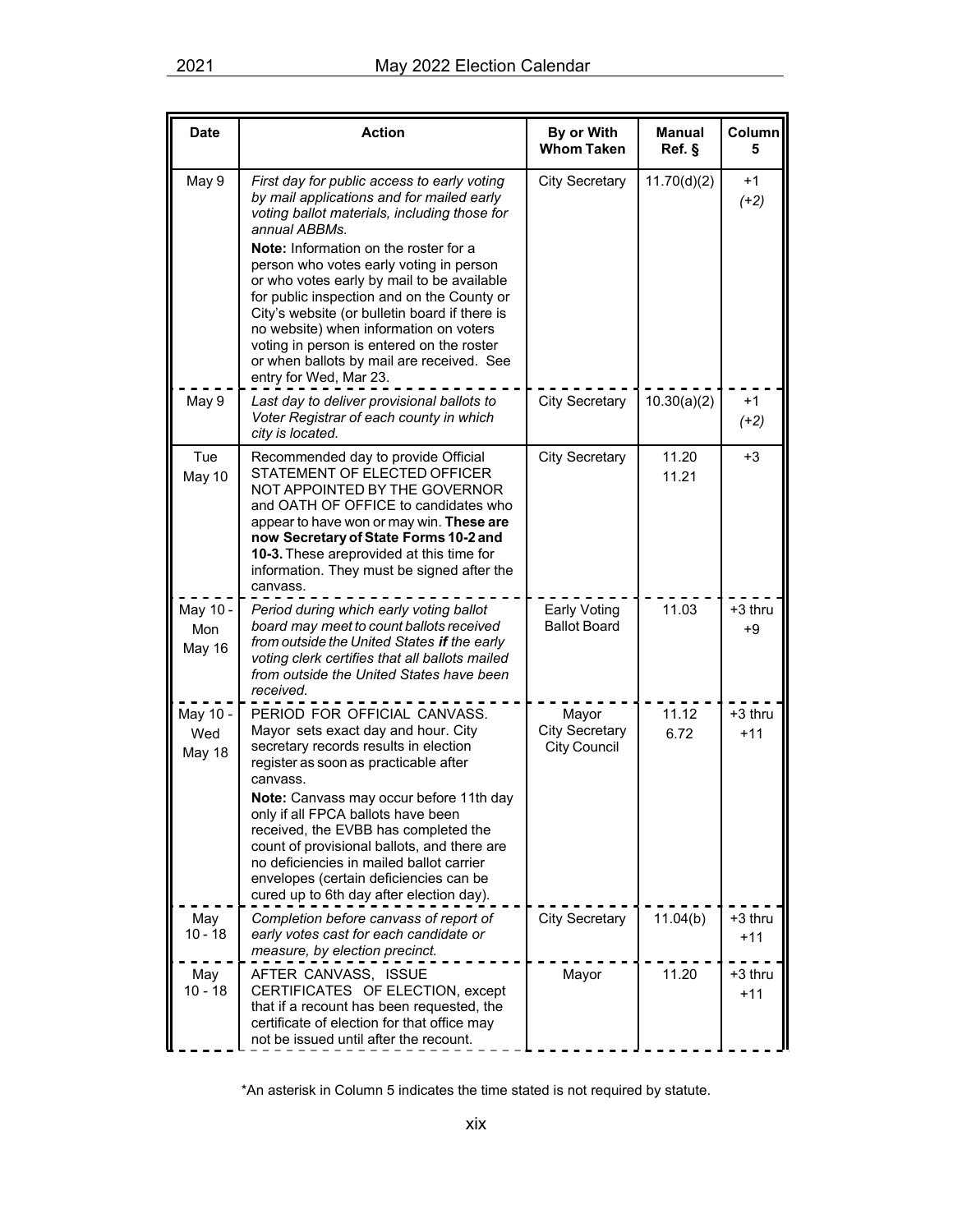| <b>Date</b>                      | <b>Action</b>                                                                                                                                                                                                                                                                                          | By or With<br><b>Whom Taken</b>                   | <b>Manual</b><br>Ref. § | Column<br>5                 |
|----------------------------------|--------------------------------------------------------------------------------------------------------------------------------------------------------------------------------------------------------------------------------------------------------------------------------------------------------|---------------------------------------------------|-------------------------|-----------------------------|
| May 10 -<br>Tue<br>May<br>31     | Partial manual count of electronically<br>counted ballots must begin not later than<br>72 hours after polls close and be<br>completed by the +21st day.<br>Note: Deadline falls on Sat, May 28 and<br>Mon, May 30 is Memorial Day, so the<br>deadline moves to Tue.                                    | <b>City Secretary</b>                             | 11.31                   | +3 thru<br>$+21$<br>$(+25)$ |
| Thu<br>May 12                    | Last day to receive a ballot from outside<br>the United States, from a non-military<br>voter, IF cancellation or receipt mark<br>indicates ballot was placed for delivery by<br>7 p.m. on election day.                                                                                                | <b>City Secretary</b>                             | 9.50(b)(1)              | +5                          |
| Fri<br>May 13                    | Last day to receive an FPCA ballot from a<br>member of the U.S. Armed Services or<br>Merchant Marines or a spouse or<br>dependent of a member. NO cancellation<br>or receipt mark showing date placed for<br>delivery is required on these ballots.                                                    | <b>City Secretary</b>                             | 9.26(d)(3)              | $+6$                        |
| May 13                           | Last day for provisional voter to present ID<br>to voter registrar or execute required<br>affidavit.                                                                                                                                                                                                   | Voter Registrar                                   | 10.30(d)                | +6                          |
| May 13                           | Last day for voter registrar to complete the<br>review of provisional ballots.                                                                                                                                                                                                                         | Voter Registrar                                   | 10.30(d)                | +6                          |
| May 13                           | Last day for a vote-by-mail voter to cure<br>certain deficiencies in the carrier<br>envelope.                                                                                                                                                                                                          | Voter                                             | 6.72                    | +6                          |
| May 13                           | Type A elected officials may qualify and<br>assume duties of office [LGC §22.006].<br>The statute states 5th day after election,<br>excluding Sundays. The resulting day is<br>the 6th day after. Officials may not take<br>office until the canvass is complete unless<br>the election was cancelled. | Candidate with<br>City<br>Secretary               | 11.23(a)                | +6                          |
| Sun<br>May 15 -<br>Mon<br>May 23 | ORDERING OF RUNOFF ELECTION, if<br>necessary, not later than 5th day after<br>canvass.                                                                                                                                                                                                                 | <b>City Council</b><br>or<br>Mayor<br>[endnote 3] | 12.01(c)(2)             | +8 thru<br>$+16$            |
| Mon<br>May 16                    | Last day for Voter Registrar to designate a<br>time of delivery of provisional ballots to the<br>general custodian of election records or<br>presiding judge of the EVBB. Time must<br>occur before EVBB convenes. The +7 day<br>is May 14, a Sat. This deadline is<br>extended to Mon.                | Voter Registrar                                   | 10.30(d)                | +7<br>$(+9)$                |
| May 16                           | Last day for general custodian of election<br>records or presiding judge of the early<br>voting ballot board to retrieve the<br>provisional ballots from the voter registrar.                                                                                                                          | City Secretary or<br>Judge of EVBB                | 10.30(d)                | +9                          |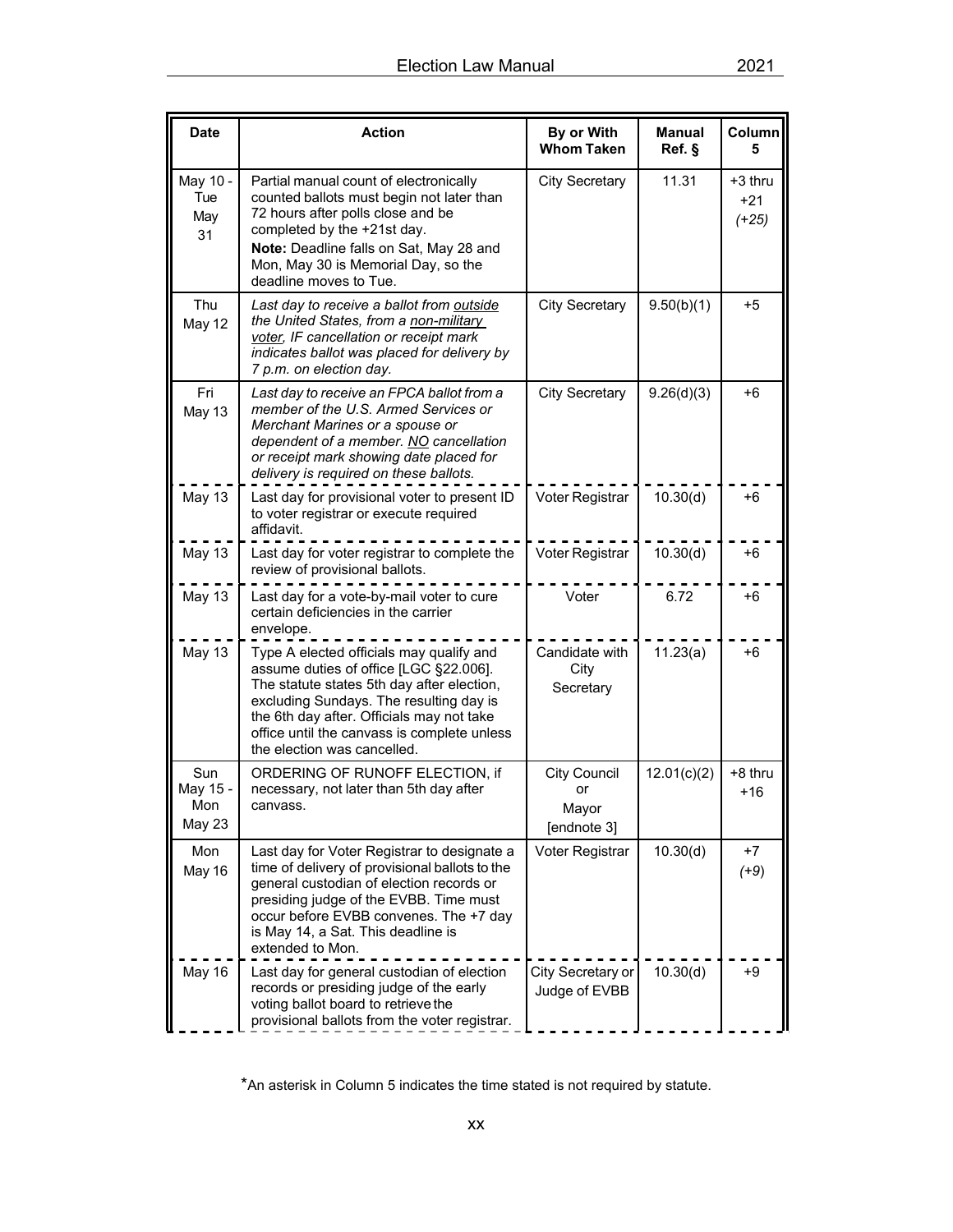| <b>Date</b>                                                             | <b>Action</b>                                                                                                                                                                                                                                                                                                                                                                                                                                                                                                                                                            | By or With<br><b>Whom Taken</b>        | <b>Manual</b><br>Ref. § | Column<br>5                                 |
|-------------------------------------------------------------------------|--------------------------------------------------------------------------------------------------------------------------------------------------------------------------------------------------------------------------------------------------------------------------------------------------------------------------------------------------------------------------------------------------------------------------------------------------------------------------------------------------------------------------------------------------------------------------|----------------------------------------|-------------------------|---------------------------------------------|
| May 16                                                                  | First date a mailed ballot can be rejected if<br>the carrier envelope was not properly<br>executed, the signatures do not match, or<br>is missing a statement of residence.                                                                                                                                                                                                                                                                                                                                                                                              | <b>EVBB</b>                            | 6.72                    | +7<br>$(+9)$                                |
| May 16                                                                  | Last day for the EVBB to convene for<br>counting the provisional ballots or any<br>mail ballots timely and properly received<br>after election day. See entries for May 9,<br>12, and 13.<br>Note: This deadline is the 13th day in<br>November of even-numbered years.                                                                                                                                                                                                                                                                                                  | Early Voting<br><b>Ballot Board</b>    | 11.01(b)                | $+9$                                        |
| Tue<br>May 17                                                           | Last day for presiding judge of EVBB to<br>mail notices of rejected mail ballots to<br>voters.                                                                                                                                                                                                                                                                                                                                                                                                                                                                           | Presiding Judge<br>of EVBB             | 11.03(a)                | $+10$                                       |
| Wed<br>May 18                                                           | LAST DAY for conducting the official<br>canvass of the election.                                                                                                                                                                                                                                                                                                                                                                                                                                                                                                         | <b>City Council</b>                    | 11.12                   | $+11$                                       |
| Fri<br>May 20 -<br>Sat<br><b>May 28</b><br>(May 27<br>recom-<br>mended) | Period during which notice of disposition<br>of provisional ballots must be mailed to<br>voters.<br>Note: EC §1.006 arguably does not apply<br>to a timeframe set by rule, 1 TAC<br>81.176(e). Mon, May 30, is Memorial Day,<br>a legal national holiday. Accordingly, Fri,<br>May 27 is recommended.                                                                                                                                                                                                                                                                    | Presiding Judge<br>of EVBB             | 11.01(f)                | By 10th<br>day after<br>canvass             |
| Mon<br>May 23                                                           | Election records must be available in an<br>electronic format no later than this day, for<br>a fee of not more than \$50.00. If the<br>deadline is Sun, it moves to Mon.                                                                                                                                                                                                                                                                                                                                                                                                 | <b>City Secretary</b>                  | 11.70(c)                | $+15$<br>$(+16)$                            |
| Mon<br>May 30 -<br>Tue<br>July 5                                        | POSSIBLE PERIOD FOR RUNOFF<br>ELECTION, depending on date of official<br>canvass, unless a charter provides for a<br>later date. If 45th day is Sat, the deadline<br>moves to Mon unless Mon is July 4<br>holiday.<br>Note: EC §1.006 does not apply to the<br>start of the period, but as a practical<br>matter, an election is not likely to be held<br>on May 30, Memorial Day. Also note the<br>order of the names on the runoff ballot<br>appear in the same order as on the<br>general election ballot, so no ballot<br>drawing is required for the runoff ballot. | City Secretary/<br><b>City Council</b> | 12.01(d)<br>12.02(e)    | 20th-45th<br>(47th)<br>day after<br>canvass |
| Tue<br>May 31                                                           | Last day for mailing results of manual<br>count to secretary of state.<br>Note: If +21st day is Sat, the deadline is<br>extended to Mon, but May 30 is Memorial<br>Day, a legal national holiday.                                                                                                                                                                                                                                                                                                                                                                        | <b>City Secretary</b>                  | 11.31(c)                | $+21$<br>$(+25)$                            |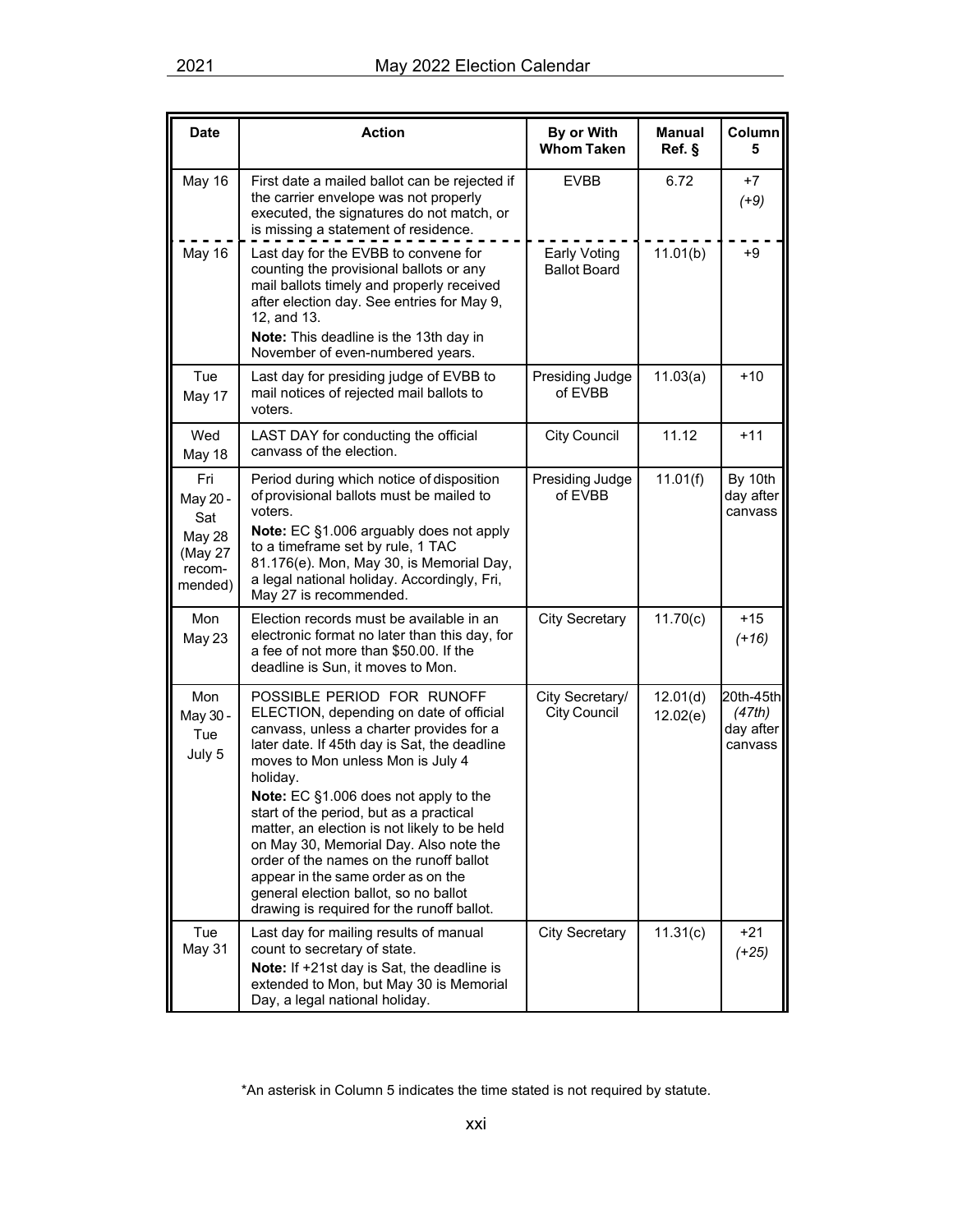| <b>Date</b>                  | <b>Action</b>                                                                                                                                            | By or With<br><b>Whom Taken</b>     | <b>Manual</b><br>Ref. § | Column<br>5     |
|------------------------------|----------------------------------------------------------------------------------------------------------------------------------------------------------|-------------------------------------|-------------------------|-----------------|
| Mon<br>Jun 6                 | Last day Type A elected officials may<br>qualify and assume duties of office; if they<br>fail to qualify by this day, the office is<br>considered vacant | Candidate with<br>City<br>Secretary | 11.23(a)                | $+30$           |
| <b>Thu</b><br><b>Jun 16</b>  | LAST DAY OF MANDATORY OFFICE<br>HOURS.                                                                                                                   | City Secretary                      | 6.80(a)                 | $+40$           |
| Thu<br>July 7                | First day for transfer of voted ballots from<br>the locked ballot box to another secure<br>container.                                                    | City Secretary                      | 11.70(e)                | $+61$           |
| Fri<br>July 15               | Last day for timely filing of semiannual<br>report of contributions and expenditures.                                                                    | <b>City Secretary</b>               | 3.12(b)                 | July 15         |
| <b>Thu</b><br>Mar 7,<br>2024 | Last day of preservation period for ballots<br>and other precinct election records of city<br>election, except for candidate<br>applications.            | <b>City Secretary</b>               | 11.71(c)                | $+22$<br>months |
| Tues<br>May 7,<br>2024       | Last day of preservation period for<br>candidate applications and certain<br>petitions.                                                                  | <b>City Secretary</b>               | 11.71(d)                | $+2$<br>years   |

## Endnotes

- 1. The following information must be posted on a city's website [M §2.14(d)], if the city maintains a website  $[M \S 1.53]$ : (1) the city's contact information, including a mailing address, telephone number, and e-mail address; (2) each elected officer of the city; (3) the date and location of the next election for officers of the city; (4) the requirements and deadline for filing for candidacy of each elected office of the city for the next election (posted one year prior to the date of that election); (5) notice of city council meetings; and (6) minutes of city council meetings. A city with population of less than 5,000 located in a county with population of less than 25,000 does not have to post (5) and (6).
- 2. The city's governing body may choose to conduct a mock student election under EC §276.007. The major steps taken for a general election should be taken for a student election. The student election may be held on the first day before the election, but results must not be published until after the polls close on election day.
- 3. Follow home-rule city's charter provision, if any.
- 4. If a candidate on the ballot dies on or before the filing deadline, the City Secretary MAY choose to remove the candidate from the ballot, in which case, the filing deadline is extended 5 days. If that extended filing deadline for filing falls on a weekend or holiday, it is extended to the next business day.